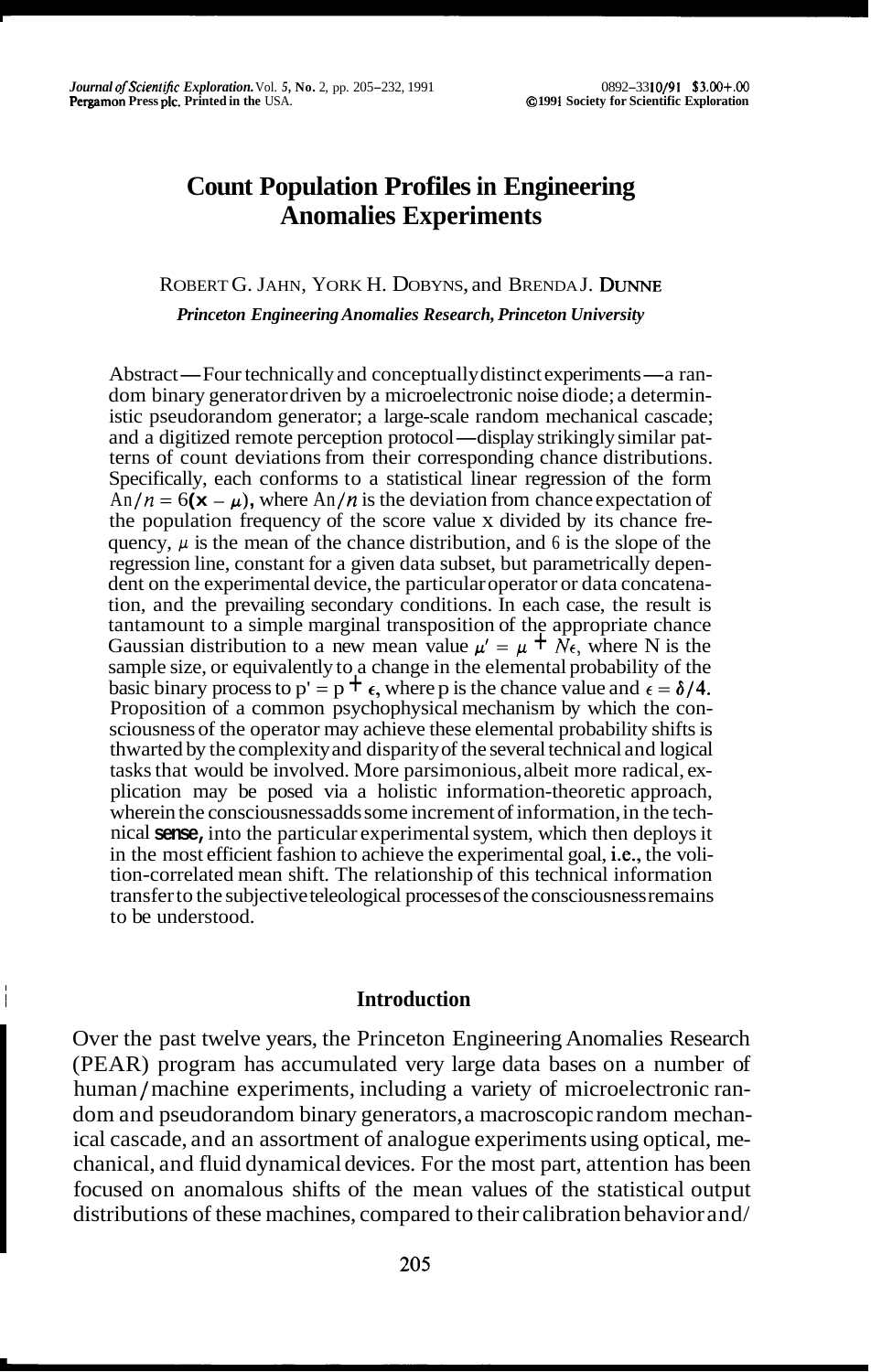or theoretical expectations, in correlation with prerecorded intentions of their human operators. Full descriptions of the specific equipment utilized, its qualification and calibration, the experimental protocols, safeguards against spurious artifacts, data collection and processing techniques, the detailed results, and their interpretation are available in many references (Jahn, Dunne, & Nelson, 1987; Dunne, Nelson, & Jahn, 1988; Jahn & Dunne, 1987; Nelson, Dunne, & Jahn, 1984, 1988a). In briefest summary, the following hierarchy of effects has been established:

1. Systematic anomalous deviations of the output distribution means of such devices can be replicably achieved by a large number of common human operators.

2. The scale of the anomalous effects are invariably quite small—tantamount to a few bits per thousand displacement from chance expectation in 2. The scale of the anomalous effects are invariably quite **small—tanta**-<br>mount to a few bits per thousand displacement from chance expectation in<br>the binary machines—but over large data bases can compound to highly<br>signif significant statistical deviations.

**3.** The primary correlate of these deviations is the pre-stated intention of the operator. Randomly interspersed accumulations of data taken under 3. The primary correlate of these deviations is the pre-stated intention of the operator. Randomly interspersed accumulations of data taken under three states of intention—to get higher values; to get lower values; to main three states of intention—to get higher values; to get lower values; to maintain the chance value—show clear and systematic separations from one another and from the chance expectation.

4. The form and scale of these "tripolar" separations are identifiably operator-specific. Some operators achieve in both high and low intentions; some in just one; some in neither; some regularly obtain shifts inverse to their intentions; some even produce anomalous data under the null intention. But these results are sufficiently characteristic of the individuals that they may reasonably be termed operator "signatures."

5. The dependence of the results on the particular machines employed is less clear. Some operators seem to transfer their signatures across two or more devices, others show substantial differences from one device to another, but in most cases the scales of achievement are preserved.

6. Sensitivity of the effects to a variety of secondary technical parameters, such as length or pace of the experiment, form of feedback, whether the operator chooses the direction of effort or is instructed by a random selector, etc., is also found to be quite operator-specific. Some operators' performances are profoundly affected by such options; others seem oblivious to them.

7. Two operators attempting to influence the machine in a cooperative fashion do not simply compound their signatures; rather, their joint results tend to be distinctively characteristic of the particular pair.

8. These effects can be obtained by operators widely displaced from the machines—up to distances of several thousand miles. In a number of cases, the characteristics of a given operator's "remote" data closely concur with his "proximate" data.

9. In some cases, remote effects can also be obtained when the operator's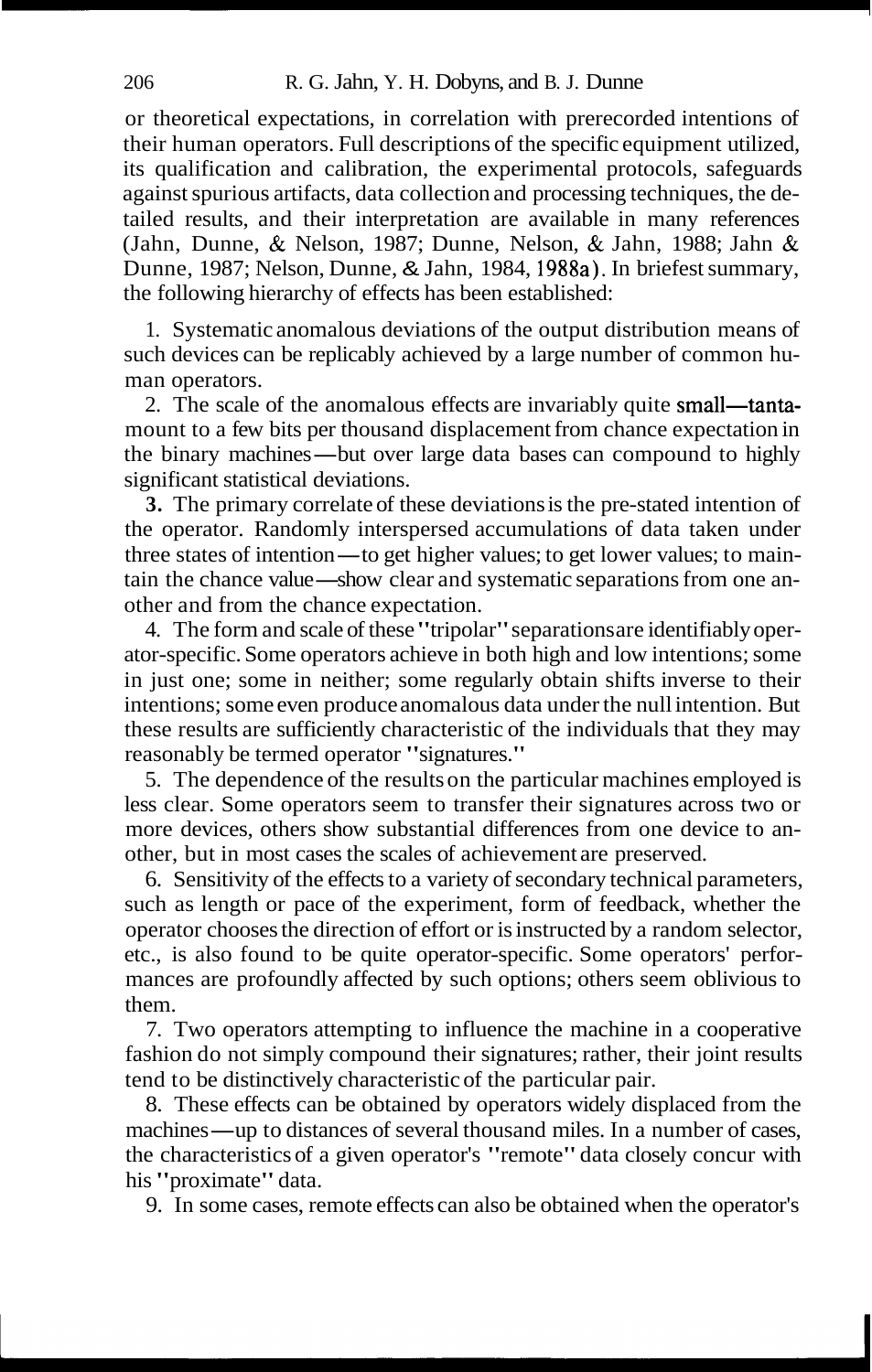effort is substantially displaced in time from the actual operation of the machine.

10. Although little systematic correlation with psychological or physiological indicators has been attempted in this laboratory, there appears to be little dependence of individual operator achievement on personality, style, or strategy. All of the over 100 operators so far employed in these studies have been anonymous and uncompensated, and none has claimed extraordinary abilities before or after the experiments. When their individual effect sizes are arrayed in ascending order, the distribution covers a continuous range only slightly displaced from chance (Dunne, Nelson, Dobyns, & Jahn, 1988).

Although most of the data treatment and interpretation of these experiments has heretofore concentrated on the anomalous deviations of the output means, some incidental attention has also been paid to the behavior of ments has heretofore concentrated on the anomalous deviations of the output means, some incidental attention has also been paid to the behavior of higher moments of the experimental distributions—variance, skew, kurto-<br>sig higher moments of the experimental distributions — variance, skew, kurtosis, goodness-of-fit, and other more elaborate statistical criteria — in the hope of illuminating some aspects of the physical, psychological, and epistemological mechanisms of these phenomena. The ultimate assessment of this type, however, must entail systematic examination of the complete distribution profiles, at whatever incremental scale the particular experimental readout permits. For our ensemble of random event generators, for example, based as they are on binary combinatorials, the most natural incremental units are simply the integer count reports that distribute about the sample mean, e.g., for 200-sample binaries, the populations of counts  $\ldots$  98, 99, 100, 101, 102 ..., etc. From such detailed distributions one may then determine whether the shift of the mean is driven by an excess or deficiency of nearby counts, counts in the tails, counts near the standard deviation, or by some regularly distributed pattern of differences or by a totally random array. One may also inquire whether individual operators invoke identifiably different count patterns for their achievements, and how replicably so, thereby supplementing their cumulative deviation mean signatures in characterizing their individual effects.

Unfortunately, given the highly stochastic nature of the process, the marginal scale of the anomalous effects, and the number of parameters that can influence operator performance, monumental amounts of data must be accumulated before any credible systematic trends in the individual count populations can be identified, and it is only relatively recently that our total data base has reached adequate dimensions to support such an effort. To date, the microelectronic random event generator (REG) ensemble of experiments has compounded to some six million trials, encompassing 108 operators, three machines, and three major protocol variations. From this reservoir, a number of sufficiently large and self-consistent data subsets may now be extracted, including some individual sets for a few of our more prolific operators, that can reasonably be submitted to this count distribution analysis.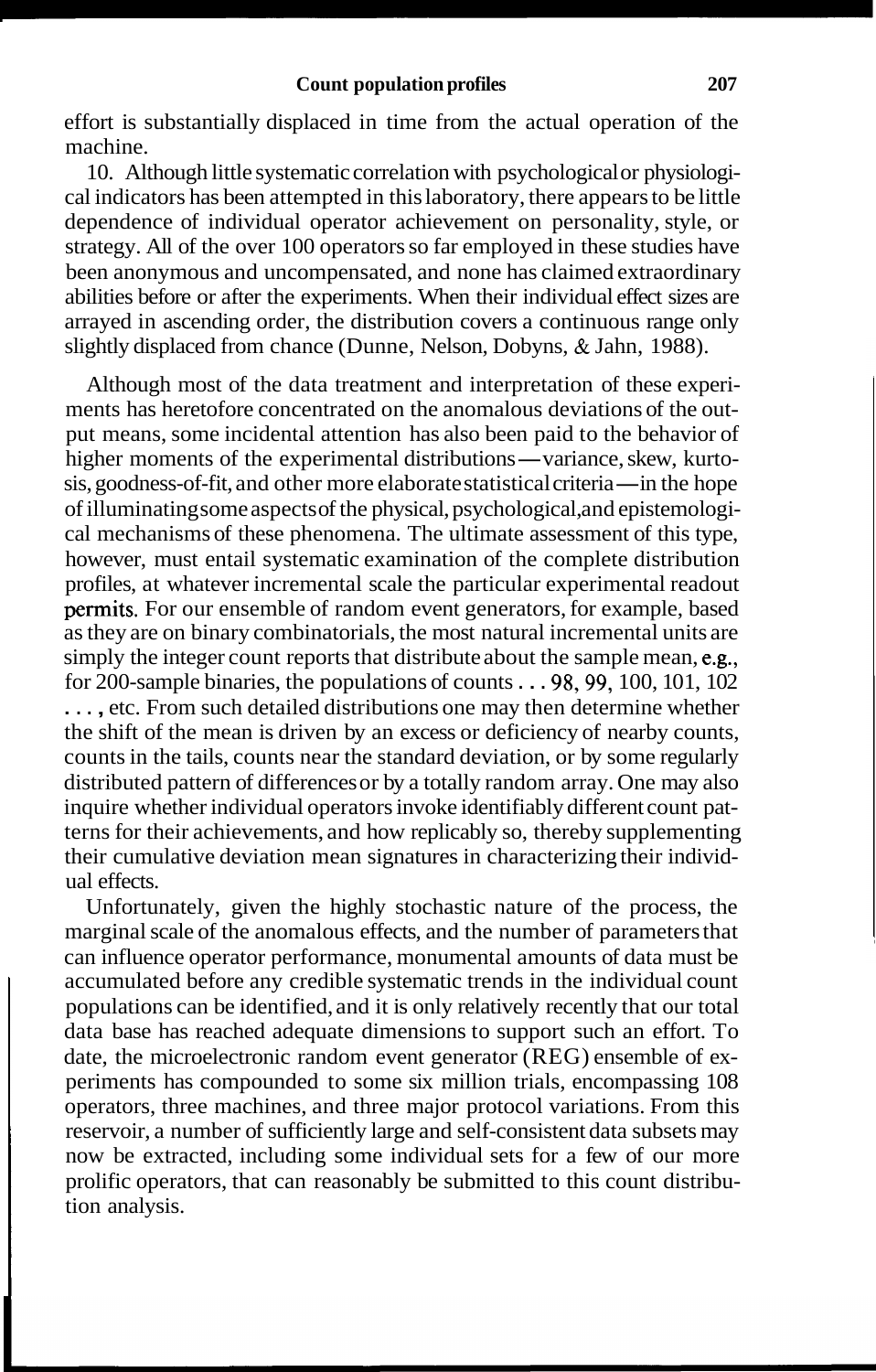## **Count Population Profiles in REG Experiments**

The theoretically expected count distribution for any random binary generator trial follows from the Bernoulli binomial combinatorial

$$
n(x) = {N \choose x} p^{x} (1-p)^{N-x}
$$
 (1)

where  $n(x)$  is the frequency of count x, N is the number of binary samples per trial, and p is the elemental binary probability of each sample. For all of the experiments described here,  $N = 200$ , and all machines are designed to provide  $p = 0.5$ . The corresponding binomial distribution is very well approximated by the Gaussian function

$$
n(x) = \frac{1}{\sqrt{2\pi}\sigma} e^{-1/2(x-\mu/\sigma)^2}
$$
 (2)

with mean  $\mu$  = Np = 100 and standard deviation  $\sigma = [Np(1 - p)]^{1/2}$  $= 7.0707.$  ... All calibration data conform appropriately to these theoretical expectations, within an empirical uncertainty on p of  $5 \times 10^{-5}$  (Nelson, Bradish, & Dobyns, 1989).

For virtually all composite or individual operator data subsets for which statistically significant anomalous deviations of the mean are found, the corresponding count distributions appear, well within the inherent experimental noise, to retain essentially Gaussian profiles, albeit centered about a displaced mean  $\mu' = 100 + Ap$ , where  $\Delta \mu$  is characteristic of the particular subset, the intended direction of effort, and an assortment of prevailing secondary parameters. The essential question we wish to examine here is whether the detailed forms of these translated distributions can provide any insight into the basic nature of the anomalous phenomenon.

Given the tiny scale of Ap, it is best to deal in terms of the *differential* count frequencies between the displaced distributions  $n'(x)$  achieved by the operators, and the chance distribution,  $n(x)$  i.e.,  $\Delta n(x) = n'(x) - n(x)$ . Figure 1 shows sets of such  $\Delta n(x)$  profiles for an overall REG data base of some **3.8** million trials performed by 92 operators over a period of eleven years under the tripolar intentions of high, low, and null, compared to an appropriate set of calibration data. In this case, the null intention and calibration deviations are found to conform very well to statistical chance expectation, as evidenced by the essentially random alternation of positive and negative values, and by the small number that exceed the two-tailed .05 confidence envelopes sketched on the graphs. The high and low intention data, in contrast, show clear distributions of imbalance consonant with the total mean shifts for these subsets. From these displays it is evident that the mean shifts are being broadly supported by a preponderance of the individual count deviations, rather than by more localized excesses or deficiencies in the tails or elsewhere.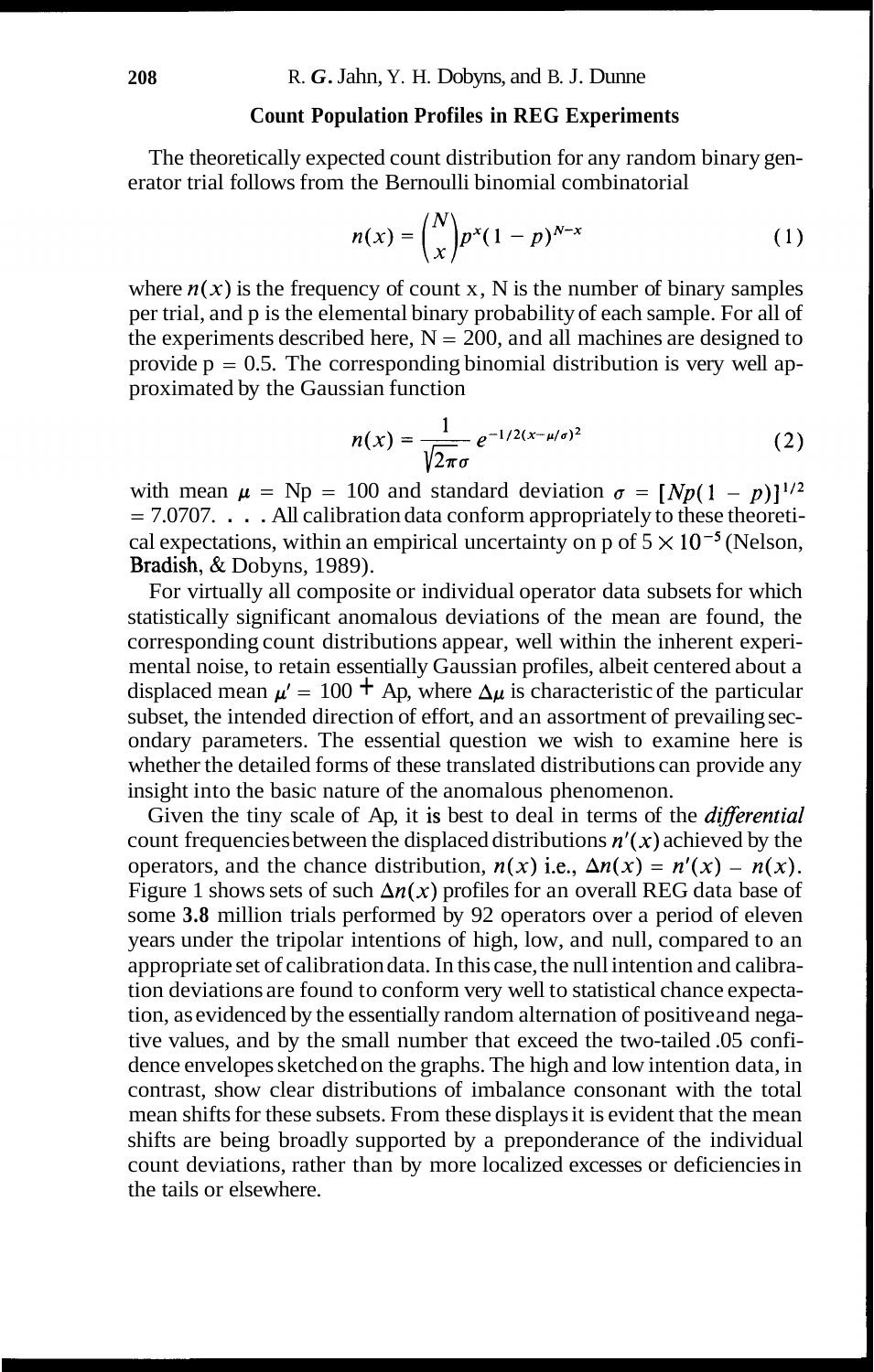

**Fig. la. Count frequency deviations. All diode REG: high, low.** 

Figure 2 shows the patterns of count frequency deviations for a single operator's contribution to this same data set. Although these distributions are considerably noisier because of the smaller data base size, similar first conclusions may be drawn. From a full array of such graphs for all individual operator contributions to this and all other REG data subsets, it may be quite generally concluded that significant anomalous displacements of the mean are almost invariably broadly distributed across the corresponding count distributions, rather than appearing as more localized departures from chance expectations.

Temptations to search for yet more subtle features in these differential count patterns are largely deterred by the inherent statistical noise which even for these very large data sets tends to obscure any secondary regulari-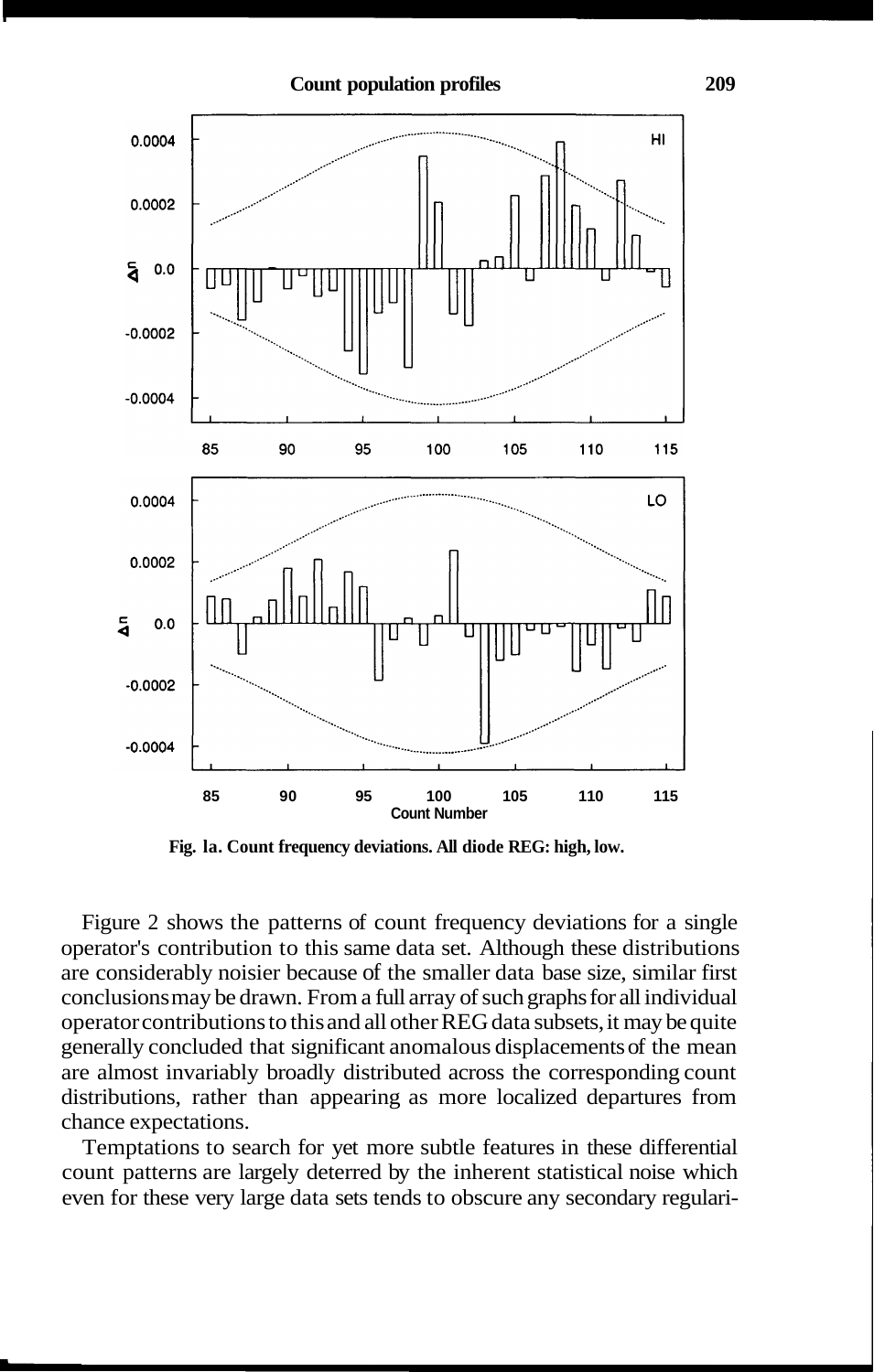

Fig. 1b. Count frequency deviations. All diode REG: baseline, calibration.

ties. It is possible, however, to take another analytical step that may help to illuminate the basic nature of the process underlying these anomalies. Namely, if the count data are re-plotted as proportional deviations, i.e., as the differences between the operator-generated distributions and the chance distribution, normalized by the latter,  $(\Delta n/n)$  values in x, a particularly simple functional relationship tends to emerge in most cases. The data of Figure 1 are regraphed in this form in Figure 3. (Counts below 85 and above 115 have now been excluded because their populations are too small to provide stable estimates.) Despite their large stochastic swings, each of these patterns can be statistically well fit by a linear regression of the form

$$
\frac{\Delta n}{n} = \delta(x - \mu) \tag{3}
$$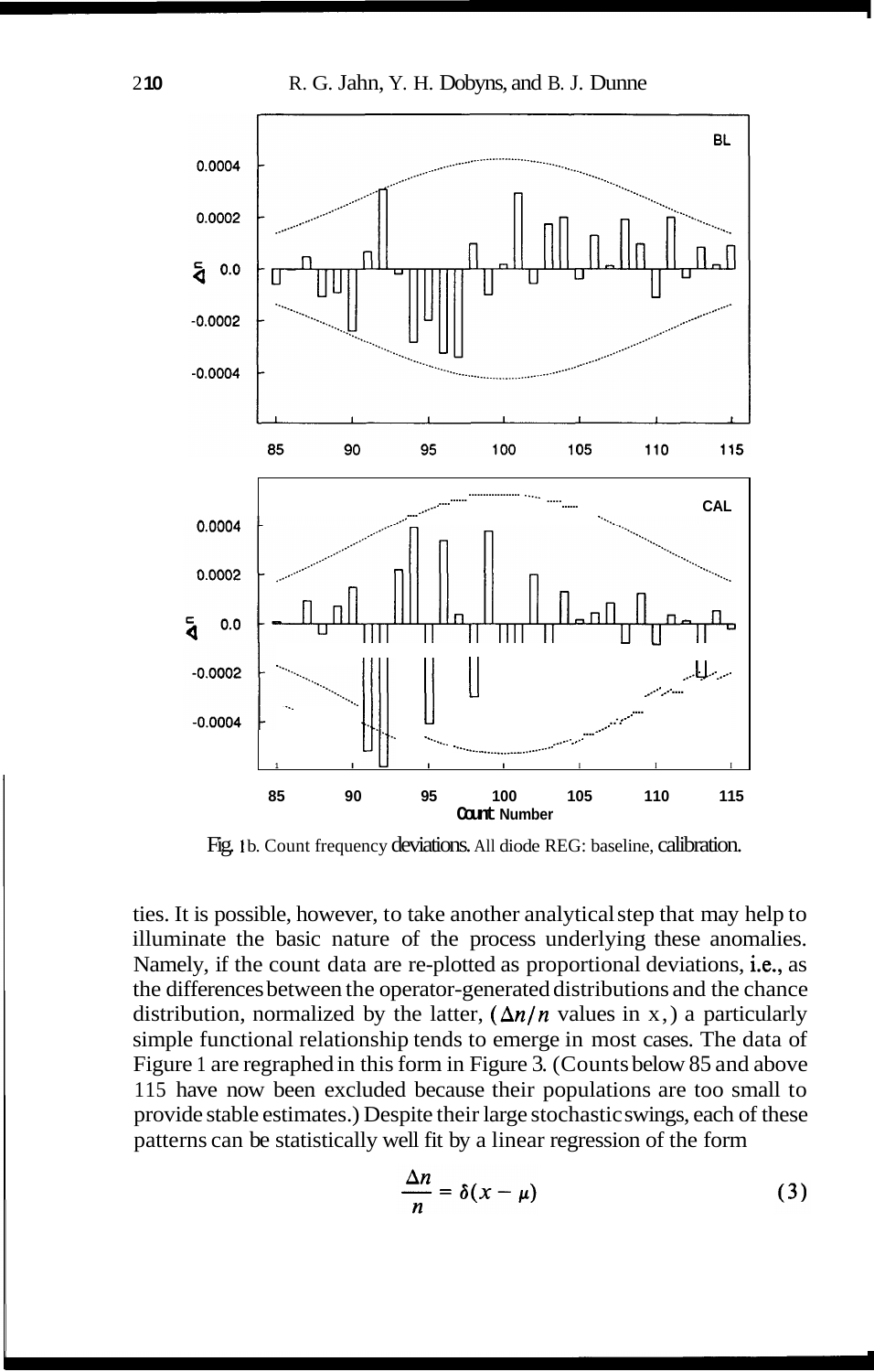

**Fig. 2. Count frequency deviations. Diode REG: Operator 010.** 

i.e., by a straight line through the mean count, with characteristics lope 6. (In these and subsequent figures,  $Z_1$  is the z-score denoting the significance of the linear term in the regression;  $Z_2$  denotes the improvement that would be made by retaining a quadratic term. Other details of the regression calculation are presented in the Appendix.) As shown in Figure 4, this form also obtains at the level of the individual operator data of Figure 2, and has been confirmed over many other composite and individual data sets not shown here. In virtually all cases, the linear fit is statistically sufficient; the quadratic, cubic, and higher terms are usually not needed.

This striking result is most parsimoniously consistent with the hypothesis that the displaced distribution is still Gaussian, but with its elemental binary probability,  $p = 0.5$ , somehow altered to a new value,  $p' = 0.5 + \epsilon$ , where the size of  $\epsilon$  is characteristic of the subset or individual operator. This can be seen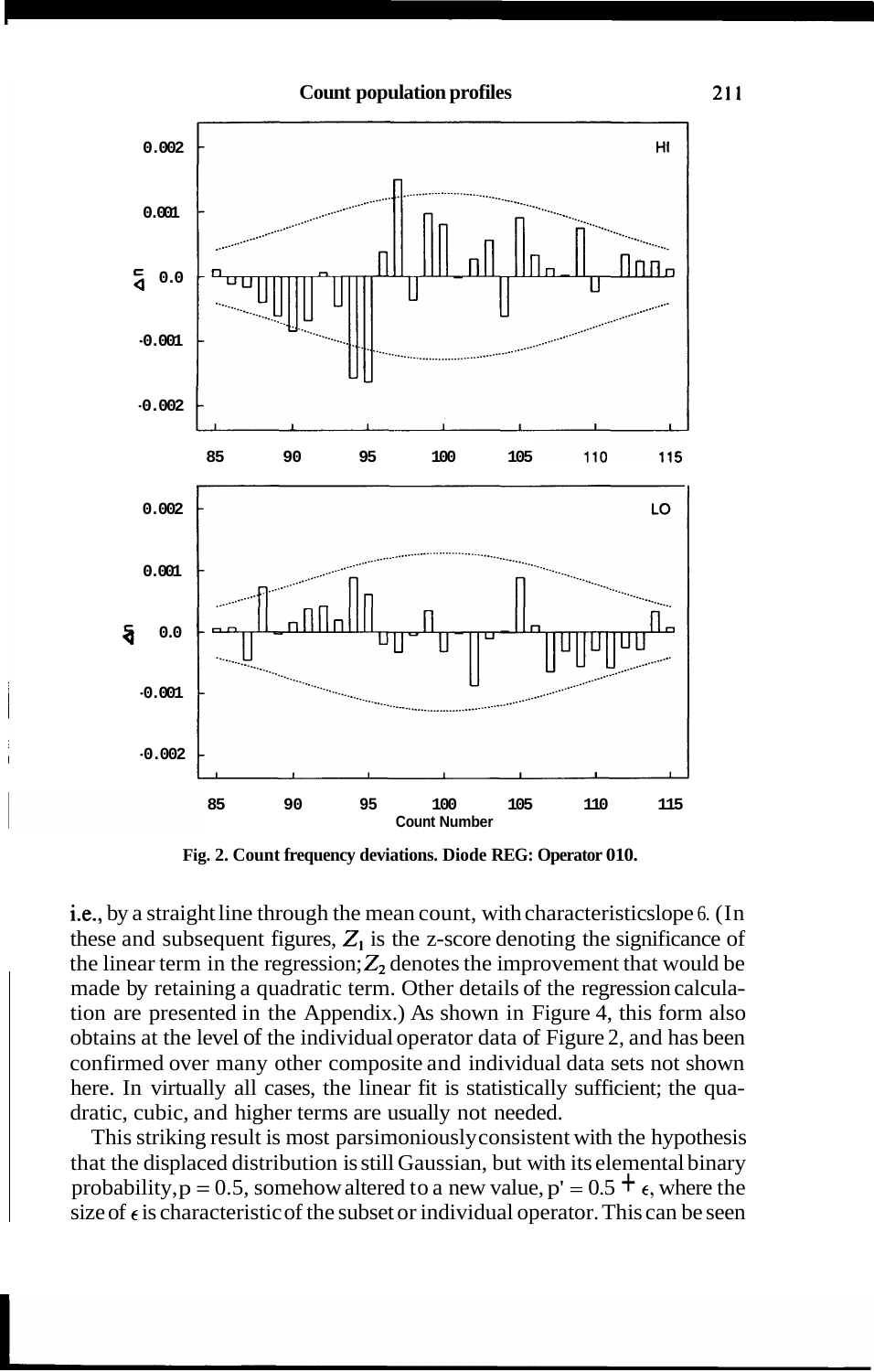

**Fig. 3a. Proportional frequency deviations. All diode REG: high, low.** 

**most directly by partial differentiation of the Gaussian function with respect**  to the mean value,  $\mu$ , holding  $x$  constant as parameter:

$$
\frac{\Delta n}{n} = \frac{1}{n} \frac{\partial n}{\partial \mu} \Delta \mu = \left(\frac{x - \mu}{\sigma^2}\right) \Delta \mu \tag{4}
$$

**Inserting** 

$$
\Delta \mu = \mu' - \mu = N(p + \epsilon) - Np = 200\epsilon
$$
 (5)

**and** 

$$
a^2 = Np(1-p) = \mathbf{50}
$$
 (6)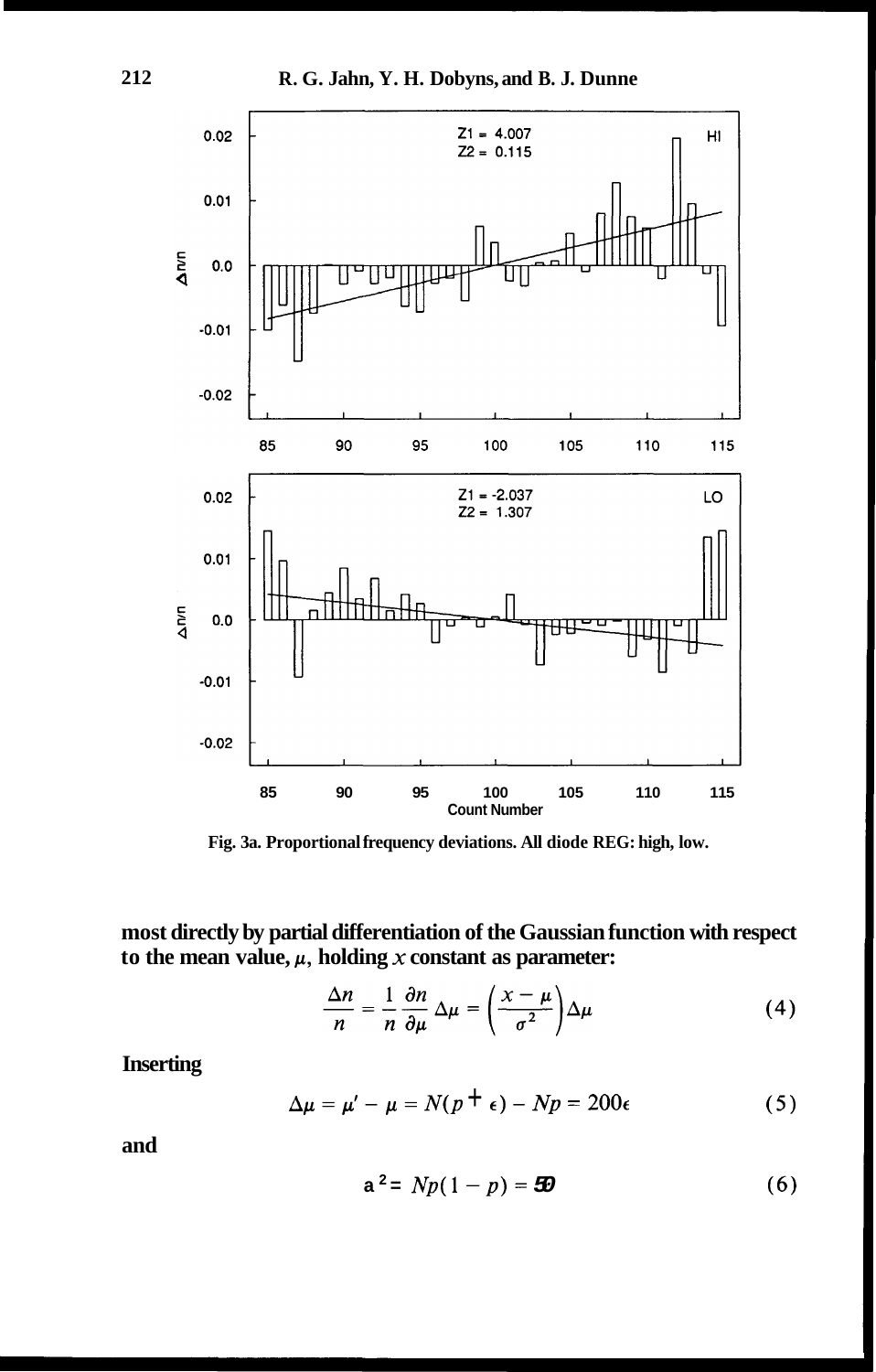

**Fig. 3b. Proportional frequency deviations. All diode REG: baseline, calibration.** 

yields

$$
\frac{\Delta n}{n} = \delta(x - \mu) = 4\epsilon(x - 100) \tag{7}
$$

In other words, a single incremental distortion of the elemental binary probability, commensurate with the overall mean shift of the Gaussian, manifests as the observed linear displacements of  $\Delta n/n$ .

This does not, of course, imply that each count deviation contributes equally to the overall shift of the distribution mean. For this assessment one requires the first moment of the deviations about the mean, which we might term the leverage distribution,  $L(x) = \Delta n(x - \mu)$ . Empirically, this distribu-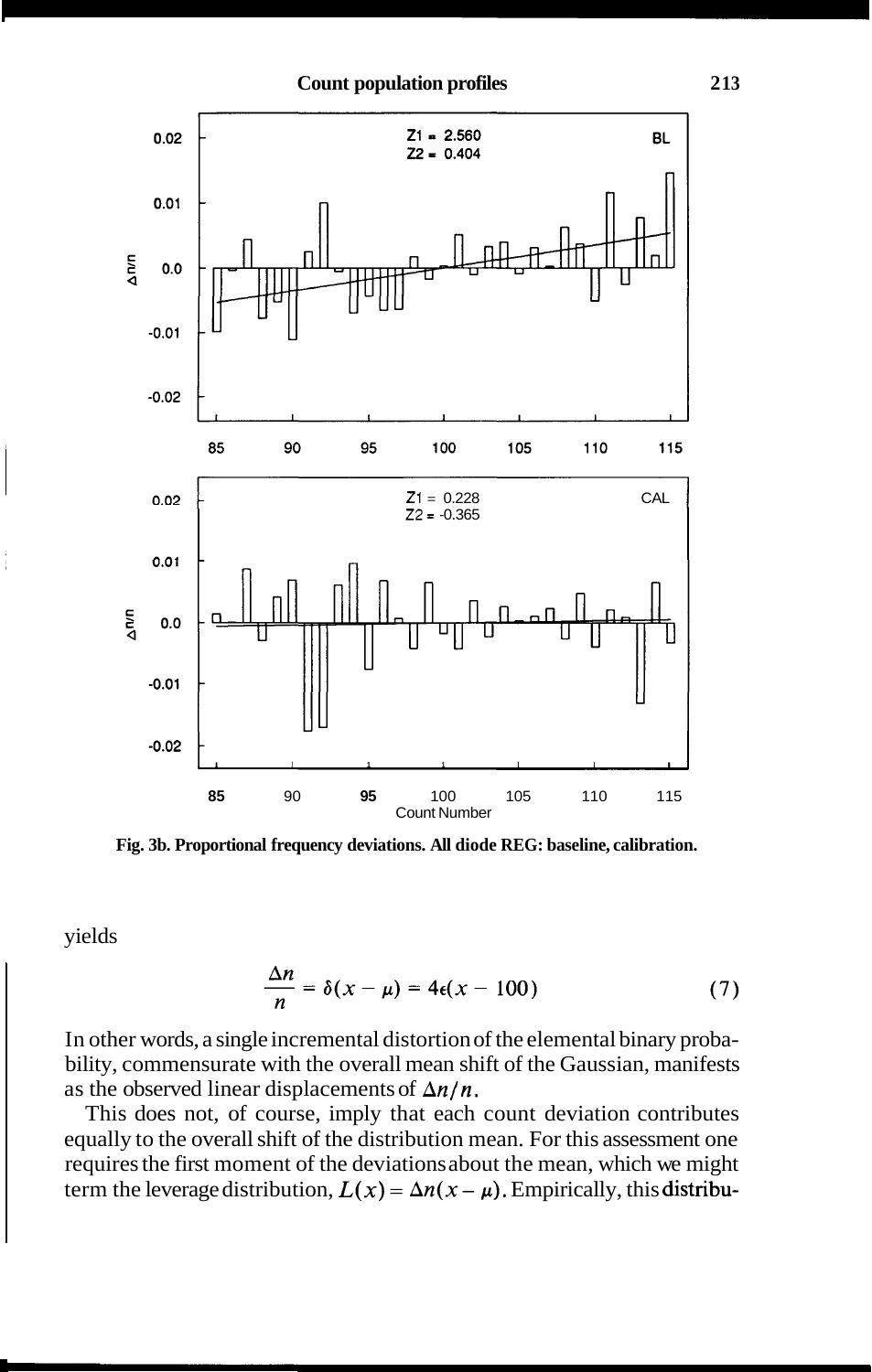

**Fig. 4. Proportional frequency deviations. Diode REG: Operator 0 10.** 

tion is found to reach a maximum at a count somewhat outside of the first standard deviation. A theoretical leverage distribution can be computed from the linear fit of Eq. (7) and the Gaussian  $n(x)$  approximation (2).

$$
L(x) = 4\epsilon n(x - \mu)^2 = Ce^{-1/2(x - \mu/\sigma)^2} \cdot (x - \mu)^2
$$
 (8)

where C subsumes both the constant coefficients and the bias parameter,  $\epsilon$ . For our values of  $\mu$  and o, this function has maxima at  $(\mathbf{x} - \mu) = \pm \sqrt{2\sigma}$ , i.e., at the counts 1 10 and 90, consistent with the experimental distributions sketched in Figures 5 and 6 for the overall diode data base and the single operator, respectively.

It is tempting to leap from the generic result of relations  $(3)$  and  $(7)$  to speculate on possible modes of interaction of the consciousness of the human operator with the REG noise source, whereby the elemental probability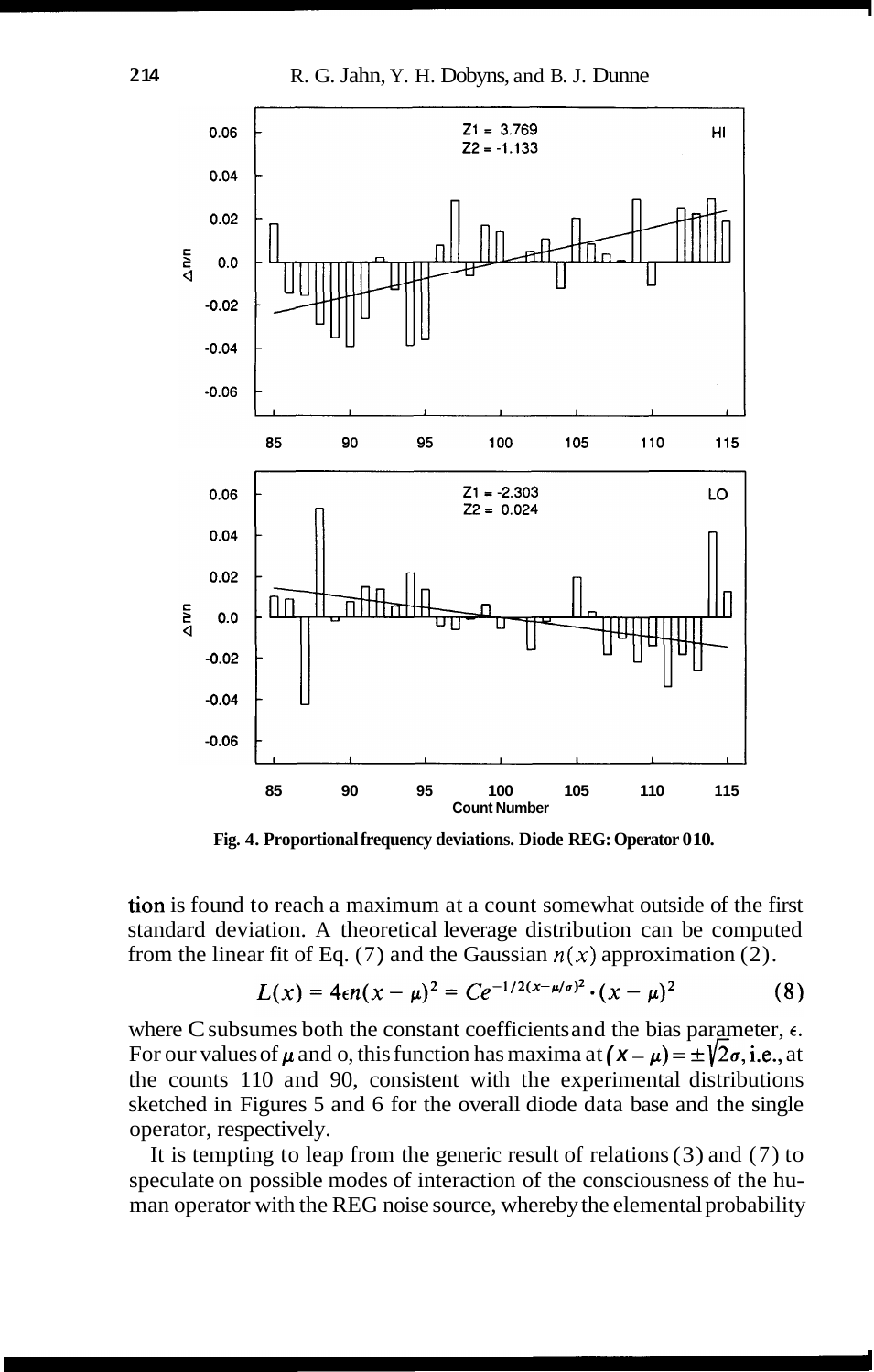

**Fig. 5. Count leverage on mean shift. All diode REG: high, low.** 

of the microelectronic processes occurring therein might be altered by the indicated amounts. It should first be noted, however, that considerable electronic processing is applied to the output of the primary noise diode prior to the bit-counting stage, including the imposition of an alternating template that compares the raw random bit string with a regularly alternating criterion  $(+, -, +, -, +, -)$  and counts the coincidences of sign. It is these coincident count distributions that constitute the experimental data and are used as feedback for the operators. While this strategy has the powerful technical advantage of eliminating any possible influence of remanent DC bias that might escape the extensive voltage regulation failsafe system, it considerably complicates and delimits the modalities by which the operators' influence may be imposed. In particular, introduction of a simple systematic bias in the raw noise pattern or the primary bit string will not avail. Rather, the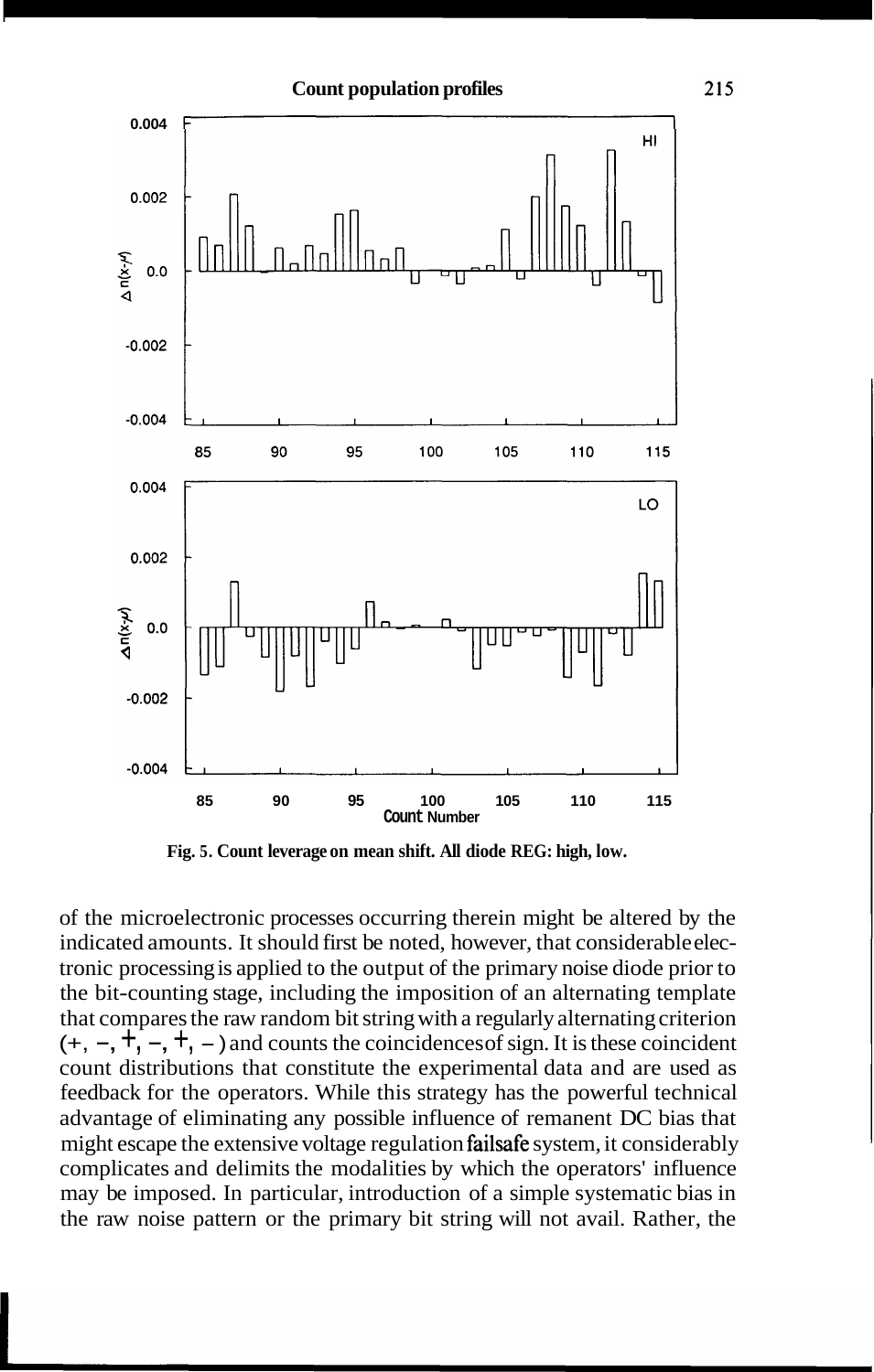

**Fig. 6. Count leverage on mean shift. Diode REG, Operator 0 10.** 

effect must be exercised much further along in the preparation of the output count sequence.

This complexity of interaction is underscored by similar treatment of results from "pseudorandom" versions of the REG experiments. Early in the REG program, in an effort to assess the sensitivity of the observed effects to the specific nature of the noise source, a number of other microelectronic sources were developed, among them a hard-wired array of shift registers that produces a deterministic string of pseudorandom digits (Jahn, Dunne, & Nelson, 1987; Nelson, Dunne, & Jahn, 1984). This continuously running string, which repeats itself every thirty hours, can replace the diode random source in the composite REG circuit box by a flip of an external switch, leaving all other functions of the experiment, including its feedback and data processing, identical. Overall results using this pseudorandom version, in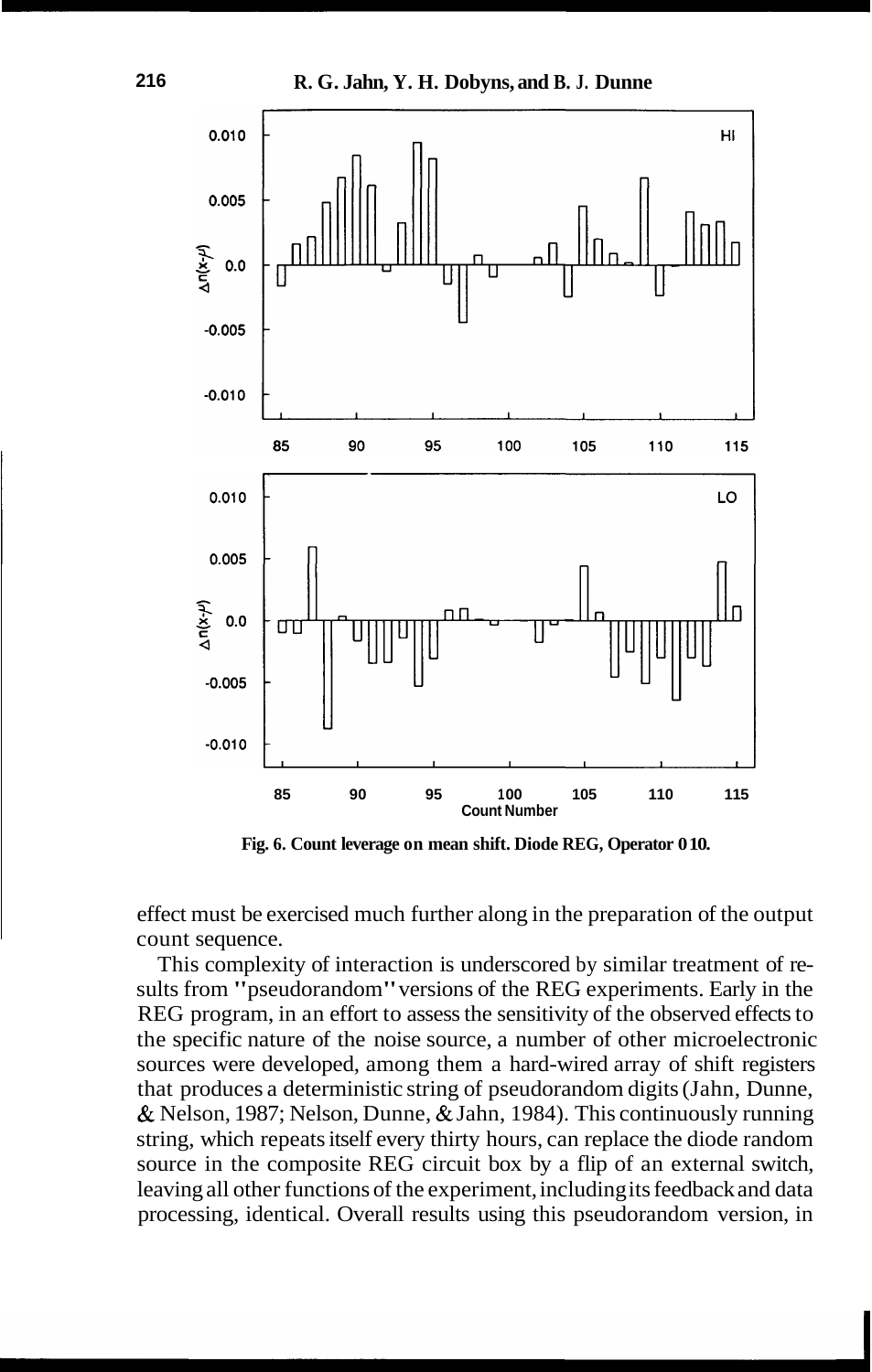#### **Count population profiles 217**

terms of intention-correlated, operator-specific shifts of the mean, are essentially the same as with the electronic diode noise sources.

Since the only evident mode of operator influence on the output distributions of such a deterministic device is via the points of incursion into the bit string, examination of the count population patterns should be particularly interesting. Figure 7 shows  $\Delta n/n$  for the entire pseudorandom data base of some 700,000 trials. (No individual operator has yet generated sufficient data on this device to support this analytical treatment.) Note once again the linear fits of magnitude consistent with the overall mean shifts. Clearly, if we are to retain the image of an induced bias in the underlying elemental probability, its mode of attainment must be extremely subtle. This point will be further illustrated in the context of the more substantially different experiments discussed in the next section.



**Fig. 7. Proportional frequency deviations. All pseudo-REG.**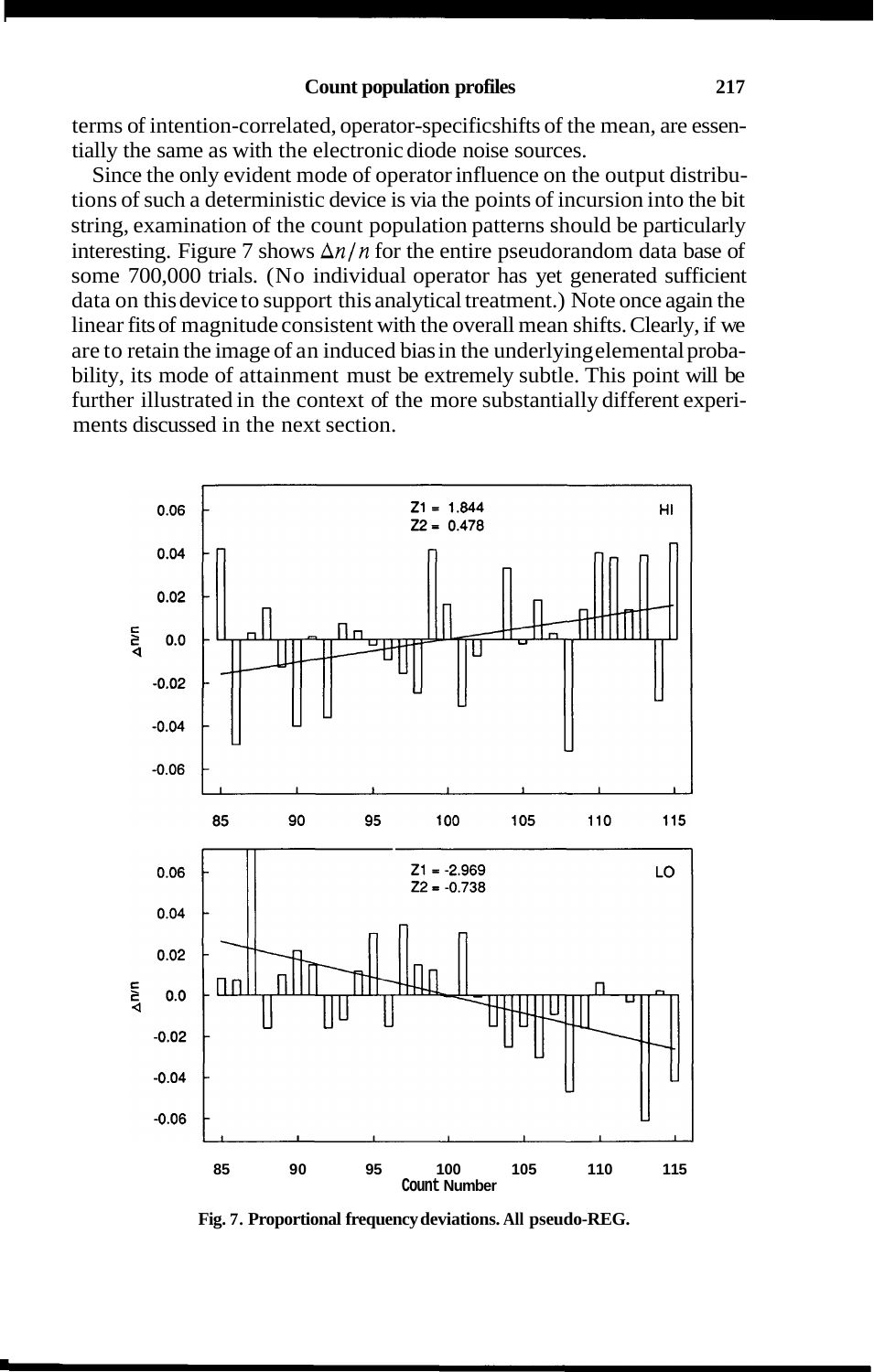## **Bin Populations in a Random Mechanical Cascade Experiment**

REG experiments like those described above have served as the benchmark studies of the PEAR program since its inception. From these have radiated a number of ancillary experiments designed to explore systematically the dependence of the anomalous phenomena on various technical, aesthetic, and procedural parameters, such as the scale of the machine, its physical domain, the character of its feedback, the quality of its randomicity, etc. Of these, the most extensively developed and deployed counterpart to the microelectronic REGs has been a room-size ""Random Mechanical Cascade" (RMC) apparatus, shown in Figure 8a, wherein 9000 polystyrene spheres are allowed to trickle downward through an array of 330 nylon pegs to distribute themselves among 19 collecting bins lined across the bottom of the device. Photodetectors track the entrance of each ball into each bin and appropriate computational programs record and display on line the growing bin populations, followed by the terminal distribution properties.



Fig. 8a. Random Mechanical Cascade Apparatus.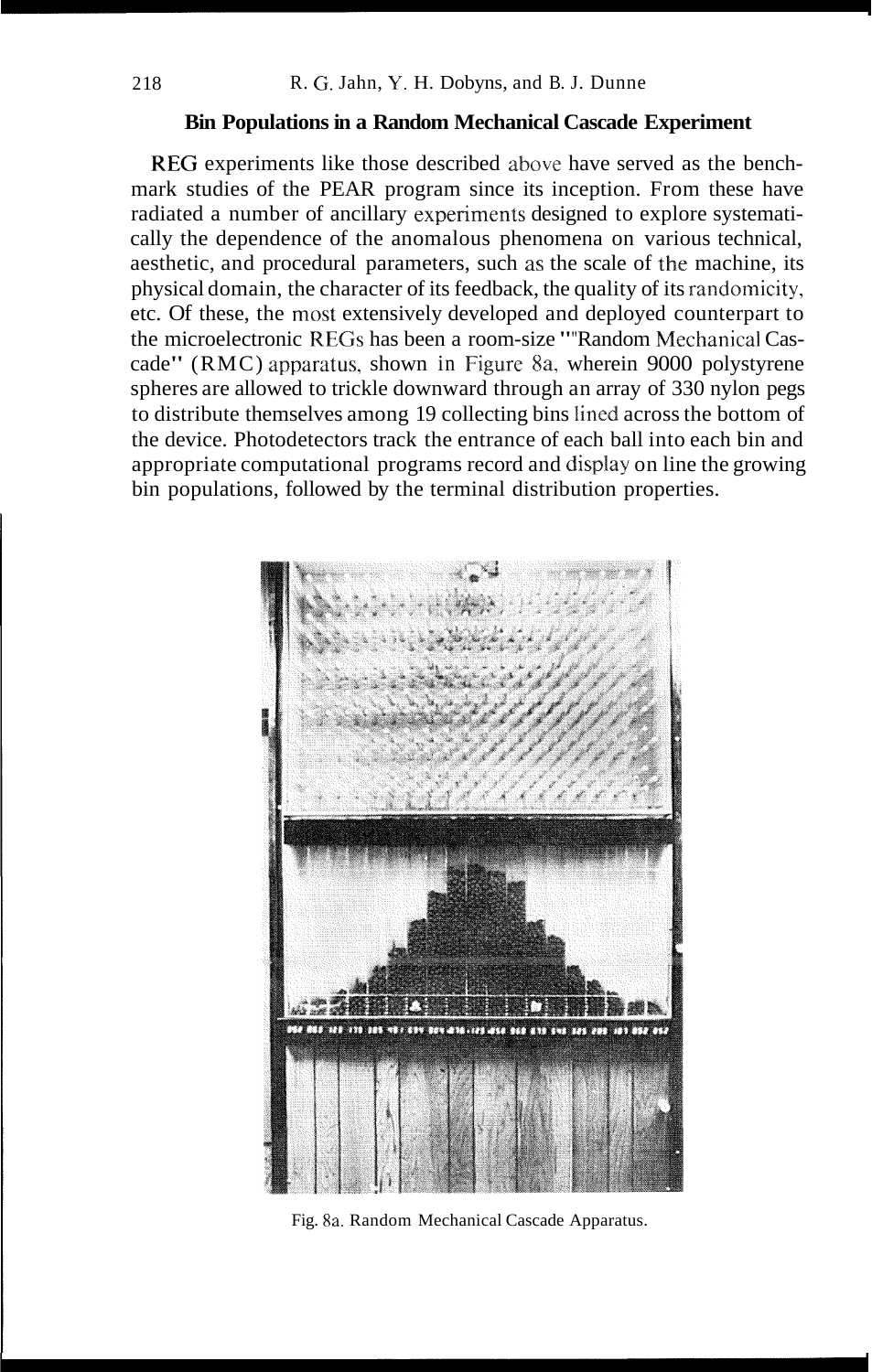The detailed mechanics of the ball trajectories through the peg maze are much too complex to permit calculation of a theoretical bin population distribution, but when properly aligned, the machine yields calibration distributions sufficiently close to Gaussian to allow analysis by conventional parametric statistics (Figure 8b). Even so, various environmental vagaries, most notably hydroscopic changes in ball and peg resilience and long term ball and peg wear, preclude comparison of active experimental distributions with any fixed reference. Rather, data are invariably taken and processed on a tripolar differential basis wherein operator efforts to shift the distribution to the right or to the left, or to take an undisturbed null, are compared locally with one another.

Further details on the design, operation, and calibration of this machine, and full presentations of the large bodies of operator-specific and composite data, are available in the references (Nelson, Dunne, & Jahn, 1988a). Most briefly, anomalous effects quite comparable in scale and character to those obtained on the REG devices are found in these RMC experiments. In fact, the entire hierarchical list of salient effects sketched in the Introduction would apply equally well to this macroscopic mechanical facility. Of primary interest here, however, are the interior details of the terminal output distributions.

By its design and by its inherent statistical leverage, the RMC is even better disposed than the REGs to display of incremental count distributions, namely via the individual bin populations themselves. Indeed, although the absolute number of experimental runs of this machine are substantially smaller than for the REGs, there are fewer bins than REG counts, and the bin population data are actually somewhat less stochastic and easier to process. Figures 9 and 10, for example, show the mean differences in bin popula-

![](_page_14_Figure_4.jpeg)

**Fig. 8b. RMC baseline mean bin totals on theoretical Gaussian.**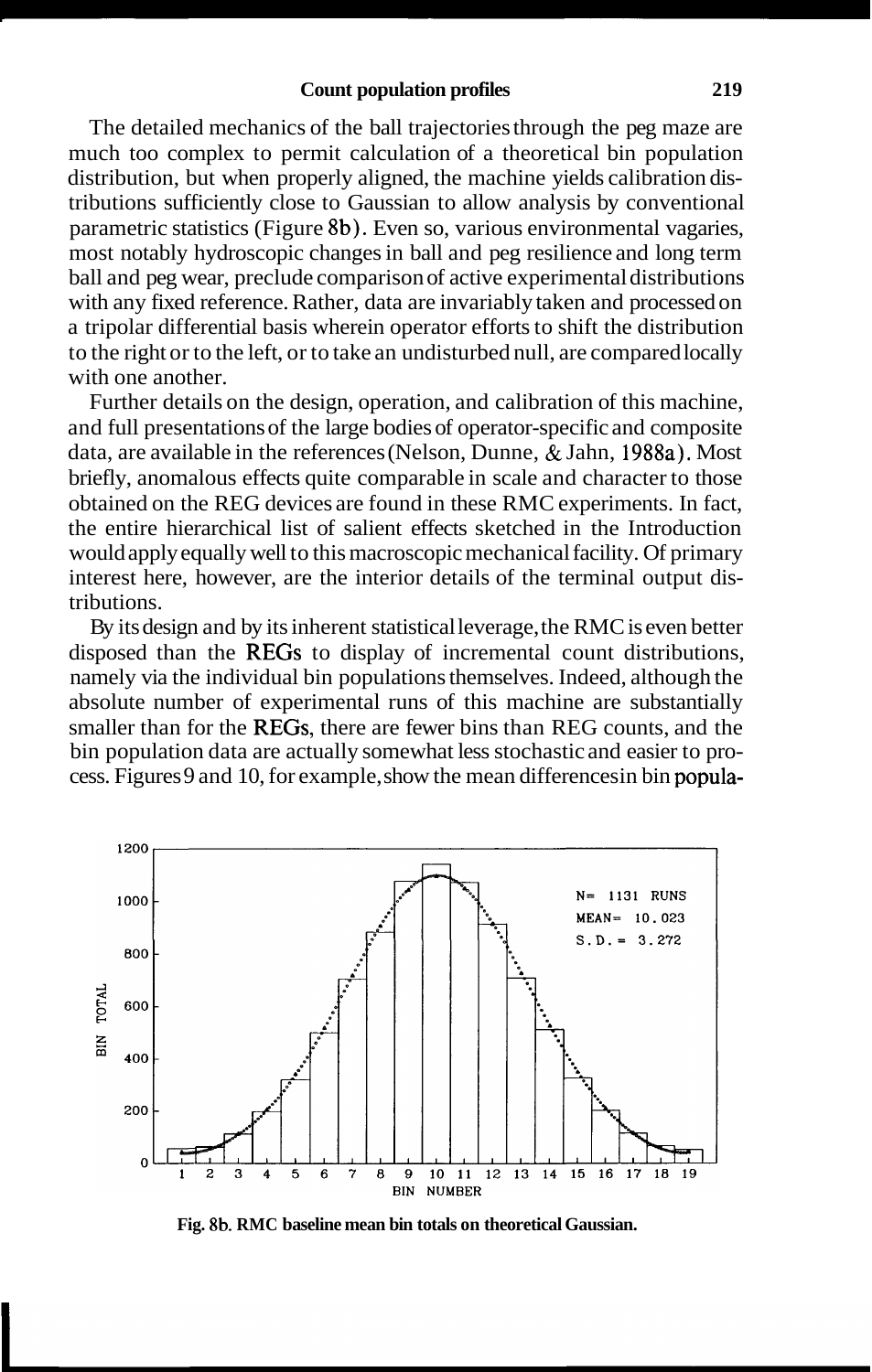![](_page_15_Figure_1.jpeg)

**Fig. 9. Mean bin population differences. All RMC.** 

tions for right versus left efforts for the entire RMC data base presented in Dunne, Nelson, and Jahn (1988) and Nelson, Dunne, and Jahn (1988a), and for the same individual operator, respectively. Note once again that a large number of the bins contribute substantially to the overall mean shift, rather than leaving the burden to any particular few.

As before, it is instructive to display these population decrements in  $\Delta n/n$ form, where the reference n here is the average of the right and left effort populations for the corresponding bins. The results, like those shown in

![](_page_15_Figure_5.jpeg)

**Fig. 10. Mean bin population differences. RMC, Operator 0 10.**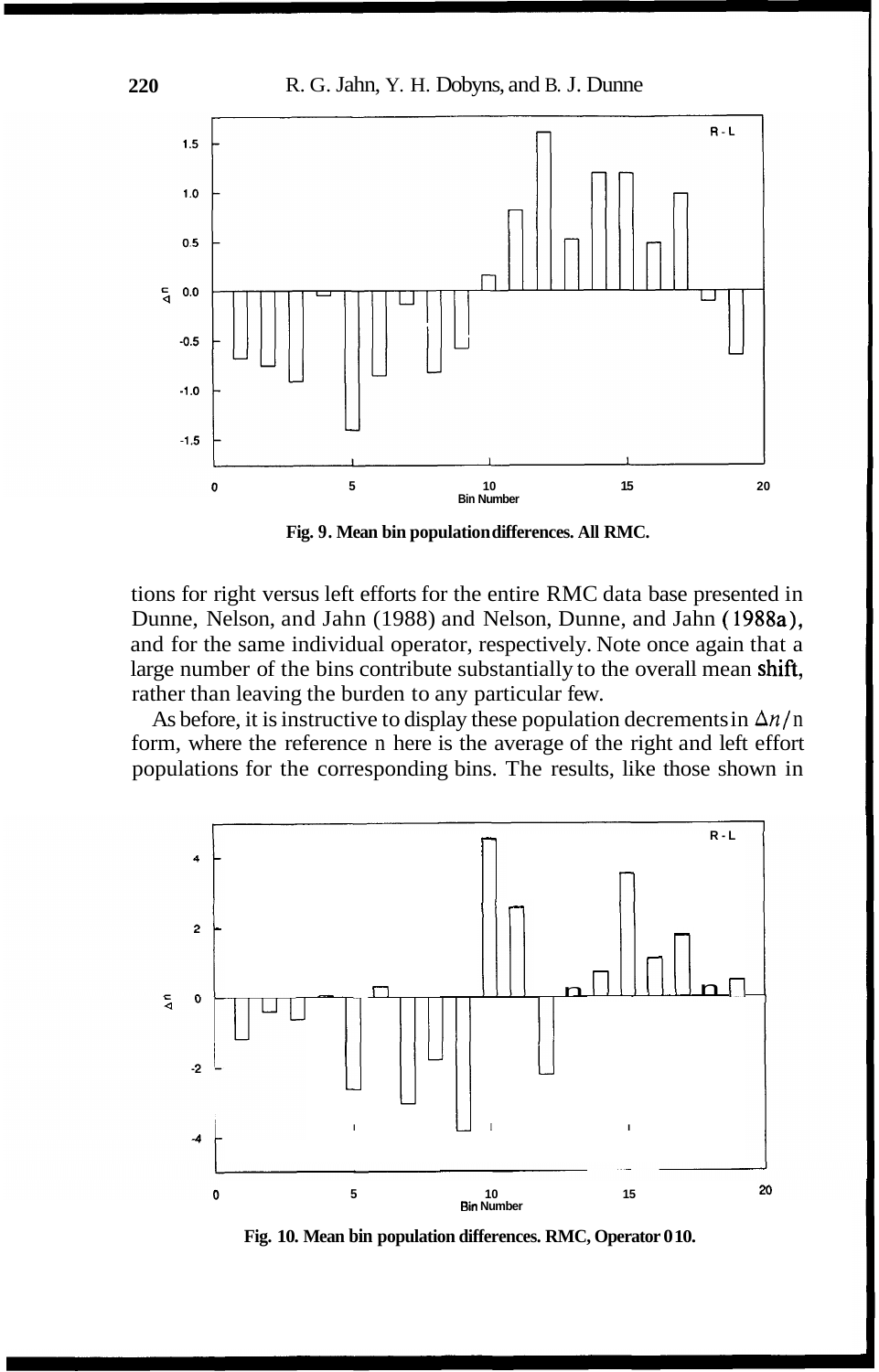![](_page_16_Figure_1.jpeg)

**Fig. 1 1. Mean proportional bin population differences. All RMC.** 

Figures 11 and 12 and for many other subsets not shown, again lend themselves to a simple linear regression of the form

$$
\frac{\Delta n}{n} = \delta(B - 10) \tag{9}
$$

where B is the bin number from extreme left to extreme right (10 is the center bin) and  $\delta$  is the slope of the fit. (The significant quadratic correction,

![](_page_16_Figure_6.jpeg)

**Fig. 12. Mean proportional bin population differences. RMC, Operator 0 10.**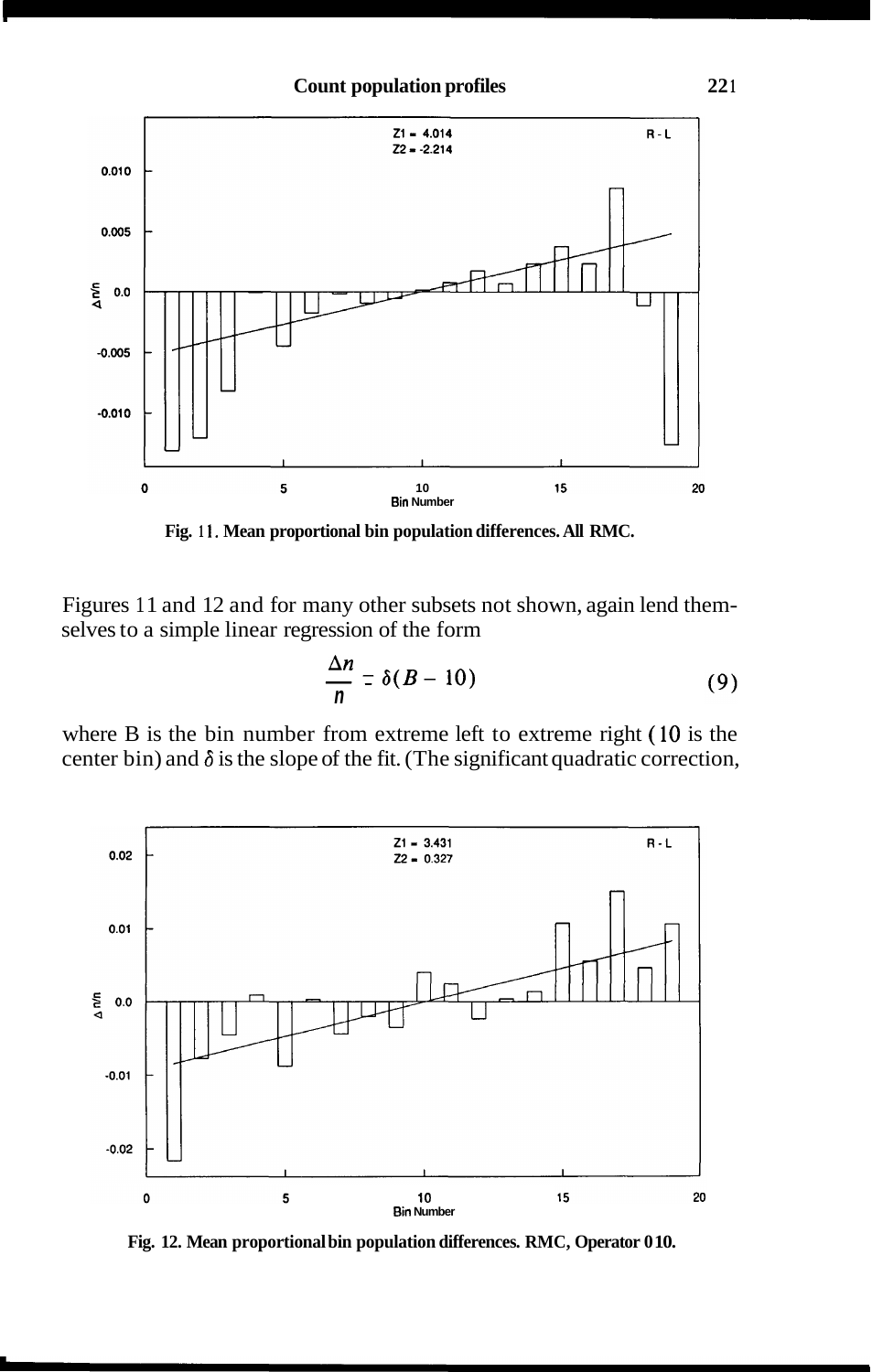$Z_2 = -2.214$ , in Figure 11, is attributable to the spurious effect of the RMC sidewalls, which tend to distort the end bin populations somewhat. If the calculations are repeated with bins number 1 and 19 excluded,  $Z_2$  drops to  $-0.754$ ; if 2 and 18 are also excluded,  $Z_2$  becomes 0.132. In both cases the value of  $Z_1$  and  $\delta$  remain nearly the same.)

The conformance of a large body of data on this macroscopical mechanical RMC device to the same form of linear  $\Delta n/n$  relationship found for the microelectronic and pseudo REG results must have important implications for comprehension of the generic anomaly at work in these vastly disparate systems. In the previous section we commented on the technical complexity of the task facing the operator in attempting to impose his characteristic increment,  $\epsilon$ , on the basic binary probability, p, to achieve the observed output results in the microelectronic and pseudorandom REGs. To this we now must add the yet more imposing complexity of the RMC system, where the elemental probability is deeply buried in a host of technical features, such as the ball inlet conditions, the configuration and resilience of the scattering pegs, and the high unpredictability of the ball/ball collisions that supplement the ball/peg interactions. Indeed, although we have on occasion made some attempts to interpret the observed bin population distributions of this machine in terms of a "quasi-binary" combinatorial, it is quite clear that the basic scattering events span wide ranges of elemental probability, and compound in a highly hierarchical and non-linear fashion, so that the resemblance of the output distributions to the Gaussian must be far more fortuitous than fundamental. In this light, the similarity of the observed bin population deviation patterns to those of the REGs becomes even more remarkable than simply the scale and genre differences of these classes of machine would suggest. In fact, it makes any common mechanistic interpretation so implausible as to require a more paradigmatic resolution.

## **Application to Remote Perception Data**

The ubiquitous appearance of the count population patterns uncovered in the various human/machine experiments outlined above and the implications thereof for the basic mechanisms involved can be projected even further by one final example drawn from a substantially different sector of our research program. For over twelve years, this laboratory has also carried forth a coordinated experimental and theoretical component concerned with the acquisition, evaluation, and interpretation of data in a variety of protocols subsumed under the nomen of "Precognitive Remote Perception"  $(PRP)$ —the acquisition of information about physical target scenes, remote in both space and time, by common human percipients, using other than normal sensory processes. The primary focus of this effort has been the development of analytical judging techniques to quantify the anomalous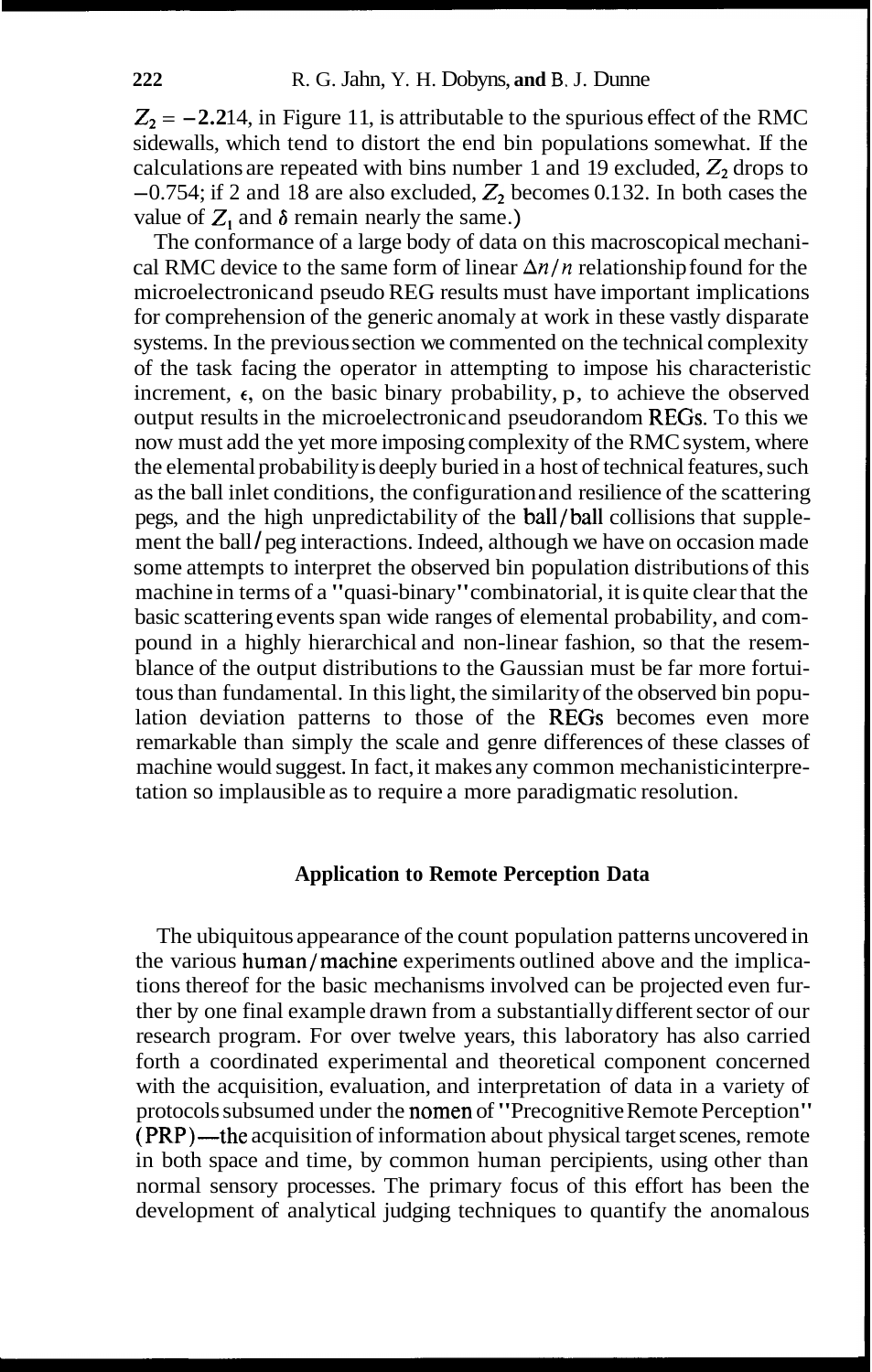information contained in the several hundred formal target perceptions acquired in these experiments. These analytical strategies, fully described in a sequence of publications (Jahn, Dunne, & Jahn, 1980; Dunne, Jahn, & Nelson, 1983; Jahn et al., 1982; Dunne, Dobyns, & Intner, 1989), ultimately yield distributions of perception scores that can be compared with empirical chance distributions for the same scoring methods. Such pairs of score distributions are found to correspond closely enough to Gaussian forms to allow parametric statistical evaluation of the mean shifts and higher moments, much like that applied to the **REG** and **RMC** data. Despite the much smaller size of the **PRP** data base, the statistical significance of the mean shifts of the score distributions are considerably greater than for the human/machine experiments, with probabilities against chance ranging from  $10^{-6}$  to  $10^{-12}$ , depending on the particular data subset and scoring method.

If the **PRP** experimental and chance score distributions are binned into discrete increments, they may be subjected to the same  $An$  and  $\Delta n/n$  analyses used for the REG and **RMC** data. Figures **13** and 14 show the results of such treatment of 277 formal **PRP** trials, ab initio encoded, employing a global target pool and both instructed and volitional protocols (Dunne, Dobyns, & Intner, 1989). The similarities of form to the human/machine data are unmistakable; the interpretation, however, is even more obscure.

All of the **PRP** scoring methods are based on an array of thirty binary descriptors ranging from very factual to very impressionistic details, such as whether the scene is outdoors, whether it is noisy, whether people are present, etc., that are answered by the percipients after dictating their free response narratives. Each of these descriptors has a particular frequency of occurrence across the target pool of all scenes in a given data set. The percip-

![](_page_18_Figure_4.jpeg)

**Fig. 13. PRP score frequency differences. All ab initio data.**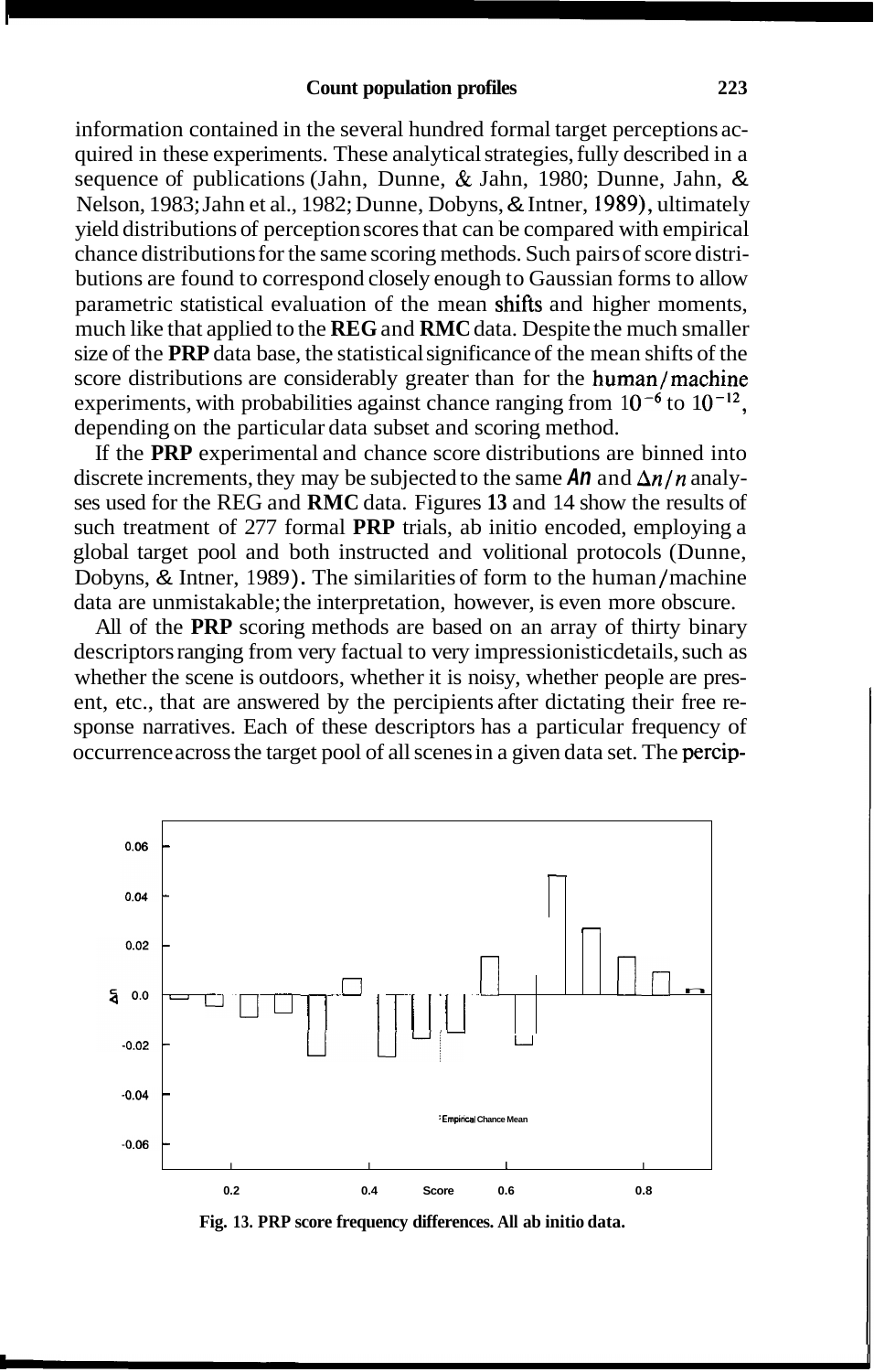![](_page_19_Figure_1.jpeg)

**Fig. 14. PRP proportional score frequency differences. All ab initio data.** 

ient's response to each descriptor is compared to the proper statement for the given target, and that result is weighted in terms of the descriptor frequency. Thus, the linear  $\Delta n/n$  pattern of Figure 14 is equivalent to a uniform slight improvement in the statistical likelihood of the percipients' proper identification of the target descriptors, beyond their normal chance occurrence across the utilized target pool. Mechanistically, this seems far removed from the alteration of bit probabilities in an REG, or from the systematic marginal migration of balls in an RMC, yet the  $\Delta n/n$  pattern similarities among them are unmistakable.

#### **Summary**

The tantalizingly similar simple patterns of the count deviations in these four disparate experiments, tantamount in each case to marginal transposition of the chance Gaussian distributions consistent with incremental changes in their elemental binary probabilities, begs for some correspondingly simple common hypothesis for the attainment of these several empirical anomalies. Yet, the individual complexity and collective differences in the interior technical processes involved quickly render any such hypothetical mechanisms extremely convoluted at best, suggesting that a more generic and holistic approach, even if more radical in its paradigmatic implications, may ultimately be more productive. With no pretense of empirical verification or theoretical uniqueness, the remaining paragraphs offer one such possible representation.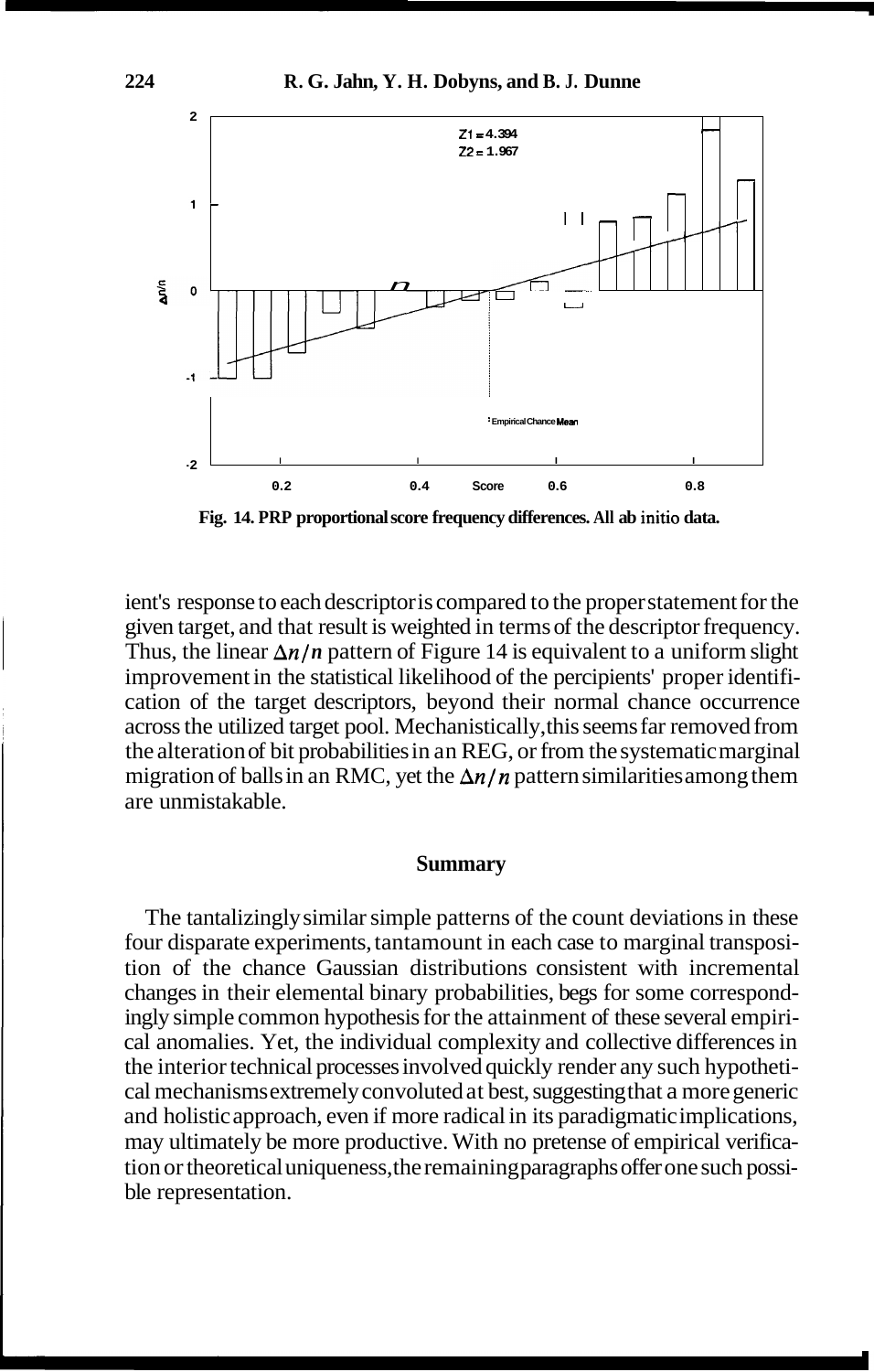In a strictly technical sense, the only difference between the chance expectations of the various experimental outputs and their demonstrated anomalous results is a matter of *information.* In each case, the anticipated random array of output digits, bin populations, or target descriptor scores has been slightly ordered, thereby decreasing its overall entropy, and raising its overall information content. Since the only empirically demonstrated primary correlate of this achievement is the pre-stated intention of the human operator, it is reasonable to assume that the source of this information increment is the consciousness of that operator. Whether the process is regarded as a direct transfer of information from the operator's consciousness to the machine's "consciousness," or as an internal rearrangement of the total information transfer of information from the operator's consciousness to the machine's<br>
"consciousness," or as an internal rearrangement of the total information<br>
content of the bonded operator/machine system—although a philosophi-<br>
c "consciousness," or as an internal rearrangement of the total information<br>content of the bonded operator/machine system—although a philosophi-<br>cally intriguing distinction in its own right—is not of primary relevance here. Rather, the essential feature is that the particular output pattern now finds itself obliged to assimilate this increment of information.

In simplistic terms, the pattern has two options: it may retain a Gaussian distribution, displaced by the requisite amount to accommodate the full information increment solely within its mean shift; or, it may distribute some or all of the information into an internal rearrangement of the count distribution, e.g., by changing its variance, developing a skew or kurtosis, or forming a more pathological pattern. In opting for the former reaction, as our empirical results indicate, the added information is utilized in the most efficient fashion to fulfill the stated teleological task of the operator, in this case to shift the mean score, squandering none of it in unproductive internal distortions of the distribution. This option, which seems to be commonly elected in all of the various experiments described, thus takes the form of a "minimum information" principle, with the consciousness of the operator somehow specifying the nature of the experimental goal, and the output pattern deploying the minimum information necessary to achieve it.

A critical test of this hypothesis would be for the operators to address tasks other than shifts of the mean in otherwise similar experimental protocols, e.g., to attempt to change the distribution variance, to develop asymmetries, or to overpopulate particular counts, to see whether the systems respond in similarly efficient modes to fulfill these volitions. Unfortunately, given the huge data bases that would be needed to substantiate such statistical patterns, we are a long way from being able to validate the model in this more general form. The only relevant evidence in hand is from two operators who, in relatively small data sets, succeeded in significantly altering REG distribution variances, without substantially affecting the mean or other moments, and from a third who achieved similar effects on the RMC. One other operator has had minor success in over-populating particular preselected RMC bins. Many more data of this sort are clearly required.

Any information transfer model for the observed phenomena inevitably entails energy transfer considerations as well, on purely physical grounds. Of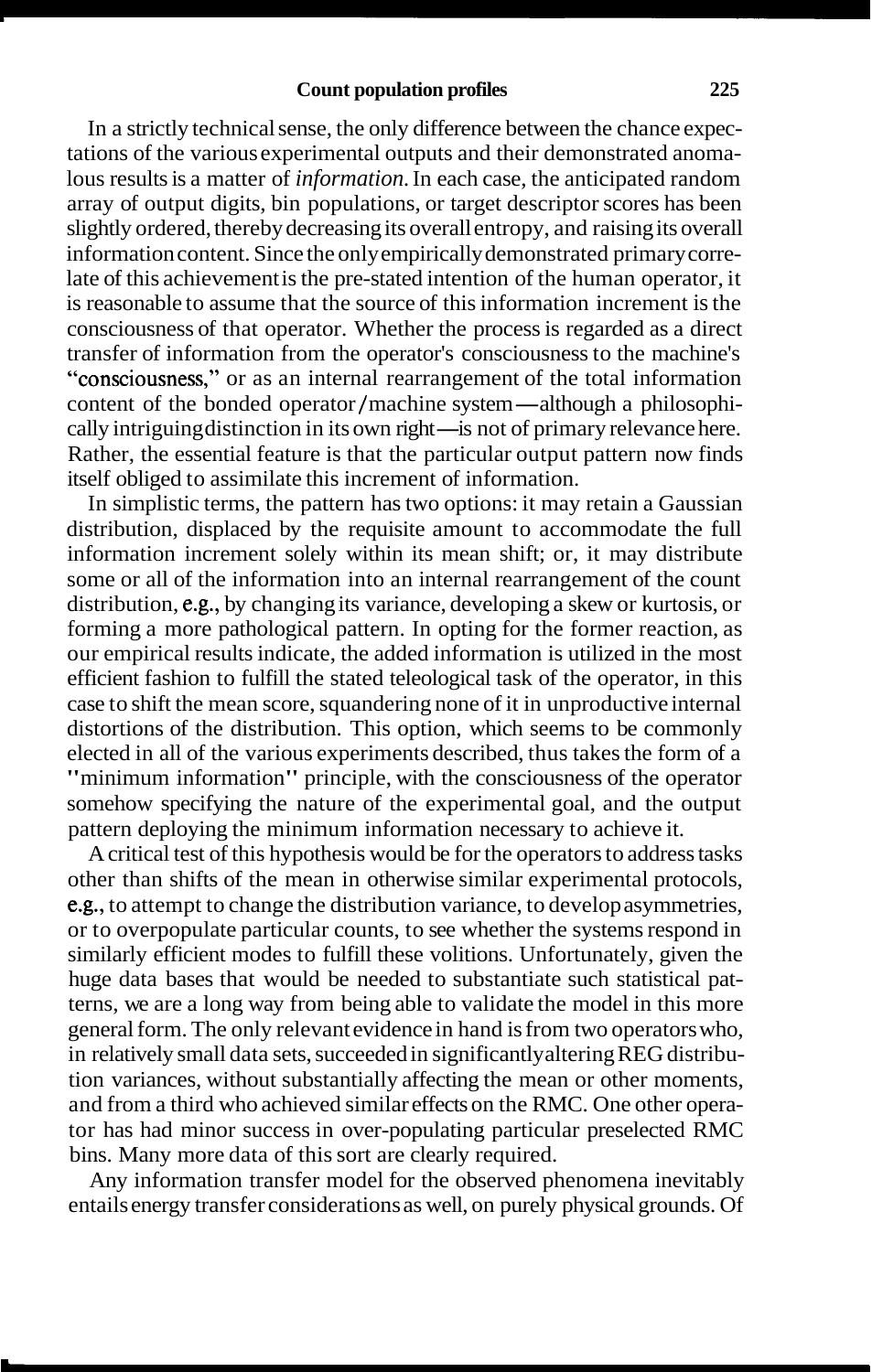the three recognized currencies of the physical world-substantial matter (mass), energy, and information—the relationship between the first two has been unequivocally established via Einstein's monumental equation and has dominated much of twentieth century physical science. The relationship between energy and information has been less incisively formulated and less extensively exploited, although models and empirical examples exist in many physical sectors, notably the Second Law of Thermodynamics; the quantum mechanical exchange energy of covalent molecular bonds; various electromagnetic resonance and coherence situations such as lasers and masers; and, of course, fundamental information theory **i** la Shannon and its many derivatives. The classical separation of these three physical currencies over most of scientific history is attributable to the huge size of the transmutation coefficients that relate mass to energy, and energy to information, respectively.

In our experimental situation, the inversion of a small fraction of the information bits from their chance configurations or, equivalently, the shift in the apparent elemental probabilities, also has energetic as well as informative implications, although the former are of miniscule scale, again given the magnitude of the transmutation coefficient. Nonetheless, what is of overarching interest here is the possibility that the consciousness of the operator, magnitude of the transmutation coefficient. Nonetheless, what is of over-<br>arching interest here is the possibility that the consciousness of the operator,<br>using that capacity for which it is most extraordinarily equipped—t using that capacity for which it is most extraordinarily equipped—the processing of information—has in these interactions entered proactively into the affairs of the physical world, rearranging not only a portion of its information array, but thereby accessing its energy, and thence, by inference, its very substance. Extrapolating to more general implications, this model would thus suggest that the third side of the mass-energy-information triangle of physical currencies can provide a natural entry for human consciousness to participate in the construction of tangible reality, if we can but comprehend the dynamics of transfer of the subjective information of the mind to the technical information of the cosmos.

## **References**

- **Dunne, B. J., Dobyns, Y. H.,** & **Intner, S. M. (1989). Precognitive Remote Perception 111: Complete Binary Data Base with Analytical Refinements (Technical Note PEAR 89002). Princeton Engineering Anomalies Research, Princeton University, School of Engineering/ Applied Science.**
- **Dunne, B. J., Jahn, R.** *G.,* & **Nelson, R. D.** ( **1983). Precognitive Remote Perception (Technical Note PEAR 83003** ) . **Princeton Engineering Anomalies Research, Princeton University, School of Engineering/ Applied Science.**
- **Dunne, B. J., Nelson, R. D.,** & **Jahn, R. G.** ( **1988). Operator-related anomalies in a random mechanical cascade.** *Journal of Scientific Exploration, 2,* **155- 179.**
- **Dunne, B. J., Nelson, R. D., Dobyns, Y. H.,** & **Jahn, R.** *G.* ( **1988). Individual Operator Contributions in Large Data Base Anomalies Experiments (Technical Note PEAR 88002). Princeton Engineering Anomalies Research, Princeton University, School of Engineering/ Applied Science.**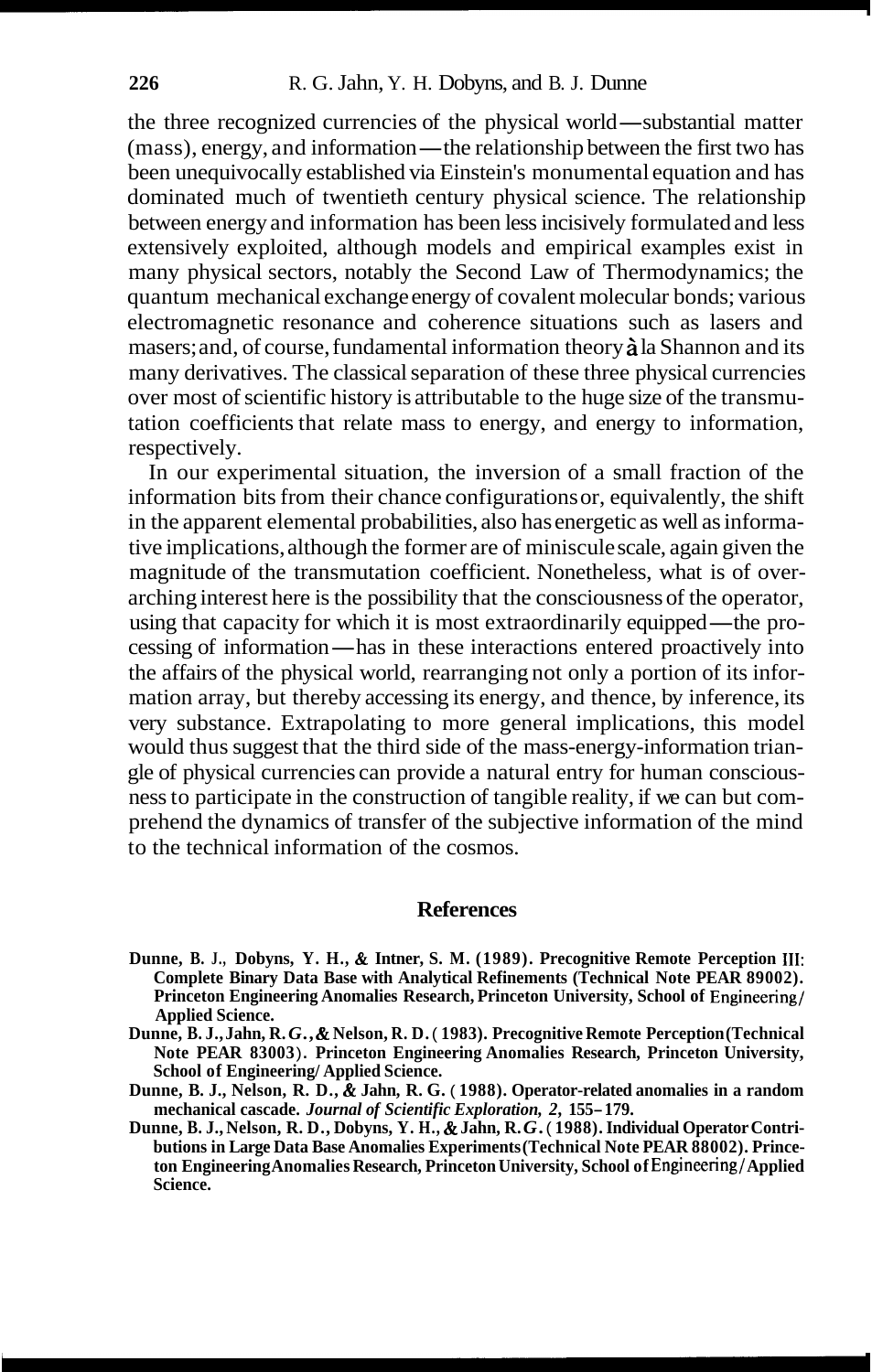- Jahn, R. G., & Dunne, B. J. ( 1987). *Margins of reality.* San Diego, New York, London: Harcourt Brace Jovanovich.
- Jahn, R. G., Dunne, B. J., & Jahn, E. G. (1980). Analytical judging procedure for remote perception experiments. *Journal of Parapsychology*, 44, 207-231.
- Jahn, R. G., Dunne, B. J., & Nelson, R. D. ( 1987). Engineering anomalies research. *Journal of Scientific Exploration, 1, 21-50.*
- Jahn, R. G., Dunne, B. J., Nelson, R. D., Jahn, E. G., Curtis, T. A., & Cook, I. A. (1982). Analytical Judging Procedure for Remote Perception Experiments 11: Ternary Coding and Generalized Descriptors. (Technical Note PEAR 82002). Princeton Engineering Anomalies Research, Princeton University, School of Engineering/ Applied Science.
- Nelson, R. D., Bradish, G. J., & Dobyns, Y. H. ( 1989). Random Event Generator: Qualification, Calibration and Analysis (Technical Note PEAR 89001). Princeton Engineering Anomalies Research, Princeton University, School of Engineering/ Applied Science.
- Nelson, R. D., Dunne, B. J., & Jahn, R. G. ( 1984). An REG Experiment with Large Data Base Capability **111:** Operator Related Anomalies (Technical Note PEAR 84003). Princeton Engineering Anomalies Research, Princeton University, School of Engineering/ Applied Science.
- Nelson, R. D., Dunne, B. J., & Jahn, R. G. ( 1988a). Operator Related Anomalies in a Random Mechanical Cascade Experiment (Technical Note PEAR 88001), and ( 1988b). Operator Related Anomalies in a Mechanical Cascade Experiment, Supplement: Individual Operator Series and Concatenations (Technical Note PEAR 88001.S). Princeton Engineering Anomalies Research, Princeton University, School of Engineering/ Applied Science.

## Appendix

#### Error-Weighted Linear Regression

All of the data consist of many observations of a dependent variable  $y_i$ , each associated with an independent variable value  $x_i$  and involving a measurement uncertainty  $\sigma_i$ . A linear model assumes that the data are of the form

$$
y_i = \beta_0 + \beta_1 x_i + \epsilon_i, \qquad (1)
$$

where  $\epsilon_i$  is an error term with mean zero. In an unweighted regression it is usually assumed that the error terms are all drawn from a common distribution, whereas for the weighted regression employed here the  $\epsilon_i$  are presumed to have variance  $\sigma_i^2$ . It is further assumed that the various  $\epsilon_i$  are independent. The goal of a regression analysis is to construct sample estimates  $b_0$  of  $\beta_0$  and  $b_1$  of  $\beta_1$ .

A least-squares approach that minimizes the total, normalized squared error,

$$
E \equiv \sum_{i} \left( \frac{b_0 + b_1 x_i - y_i}{\sigma_i} \right)^2, \qquad (2)
$$

seems a natural choice in that it gives the error term a  $\chi^2$  functional form when the  $\epsilon_i$  are normal, and includes the unweighted regression form as a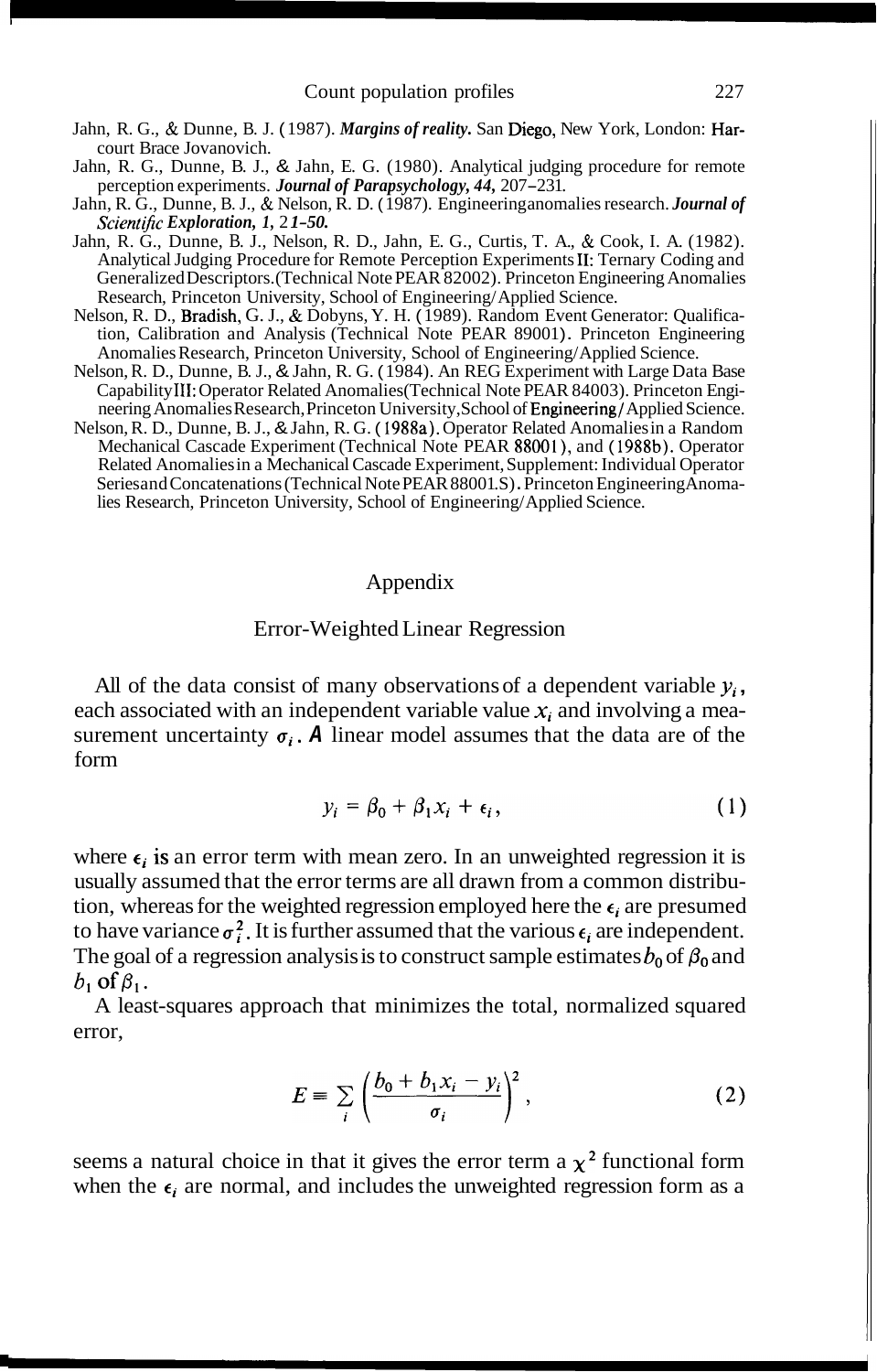special case. This total error may be minimized by finding zeroes of its partial derivatives,

$$
\frac{\partial E}{\partial b_0} = \sum_i \frac{2(b_0 + b_1 x_i - y_i)}{\sigma_i^2} = 0
$$
  

$$
\frac{\partial E}{\partial b_1} = \sum_i \frac{2(b_0 + b_1 x_i - y_i) x_i}{\sigma_i^2} = 0.
$$
 (3)

On simplification, Eqs. **(3)** become a set of linear equations in two unknowns,

$$
\left(\sum_{i} \frac{1}{\sigma_i^2}\right) b_0 + \left(\sum_{i} \frac{x_i}{\sigma_i^2}\right) b_1 = \left(\sum_{i} \frac{y_i}{\sigma_i^2}\right) \n\left(\sum_{i} \frac{x_i}{\sigma_i^2}\right) b_0 + \left(\sum_{i} \frac{x_i^2}{\sigma_i^2}\right) b_1 = \left(\sum_{i} \frac{x_i y_i}{\sigma_i^2}\right),
$$
\n(4)

which may readily be solved for  $b_0$  and  $b_1$ , yielding

$$
b_0 = \frac{\left(\sum_i \frac{x_i^2}{\sigma_i^2}\right)\left(\sum_i \frac{y_i}{\sigma_i^2}\right) - \left(\sum_i \frac{x_i}{\sigma_i^2}\right)\left(\sum_i \frac{x_i y_i}{\sigma_i^2}\right)}{\left(\sum_i \frac{1}{\sigma_i^2}\right)\left(\sum_i \frac{x_i^2}{\sigma_i^2}\right) - \left(\sum_i \frac{x_i}{\sigma_i^2}\right)^2}
$$
\n
$$
b_1 = \frac{\left(\sum_i \frac{1}{\sigma_i^2}\right)\left(\sum_i \frac{x_i y_i}{\sigma_i^2}\right) - \left(\sum_i \frac{x_i}{\sigma_i^2}\right)\left(\sum_i \frac{y_i}{\sigma_i^2}\right)}{\left(\sum_i \frac{1}{\sigma_i^2}\right)\left(\sum_i \frac{x_i^2}{\sigma_i^2}\right) - \left(\sum_i \frac{x_i}{\sigma_i^2}\right)^2}
$$
\n(5)

Note that both  $b_0$  and  $b_1$  are linear combinations of the  $y_i$ , so that

$$
b_0 = \sum_i k_{0i} y_i
$$
 and  $b_1 = \sum_i k_{1i} y_i$ , (6)

where

$$
k_{0i} = \frac{\left(\sum_{i} \frac{x_i^2}{\sigma_i^2}\right)1/\sigma_i^2 - \left(\sum_{i} \frac{x_i}{\sigma_i^2}\right) x_i/\sigma_i^2}{\left(\sum_{i} \frac{1}{\sigma_i^2}\right)\left(\sum_{i} \frac{x_i^2}{\sigma_i^2}\right) - \left(\sum_{i} \frac{x_i}{\sigma_i^2}\right)^2}
$$
(7)

and

$$
k_{1i} = \frac{\left(\sum_{i} \frac{1}{\sigma_i^2}\right) x_i / \sigma_i^2 - \left(\sum_{i} \frac{x_i}{\sigma_i^2}\right) 1 / \sigma_i^2}{\left(\sum_{i} \frac{1}{\sigma_i^2}\right) \left(\sum_{i} \frac{x_i^2}{\sigma_i^2}\right) - \left(\sum_{i} \frac{x_i}{\sigma_i^2}\right)^2}.
$$
 (8)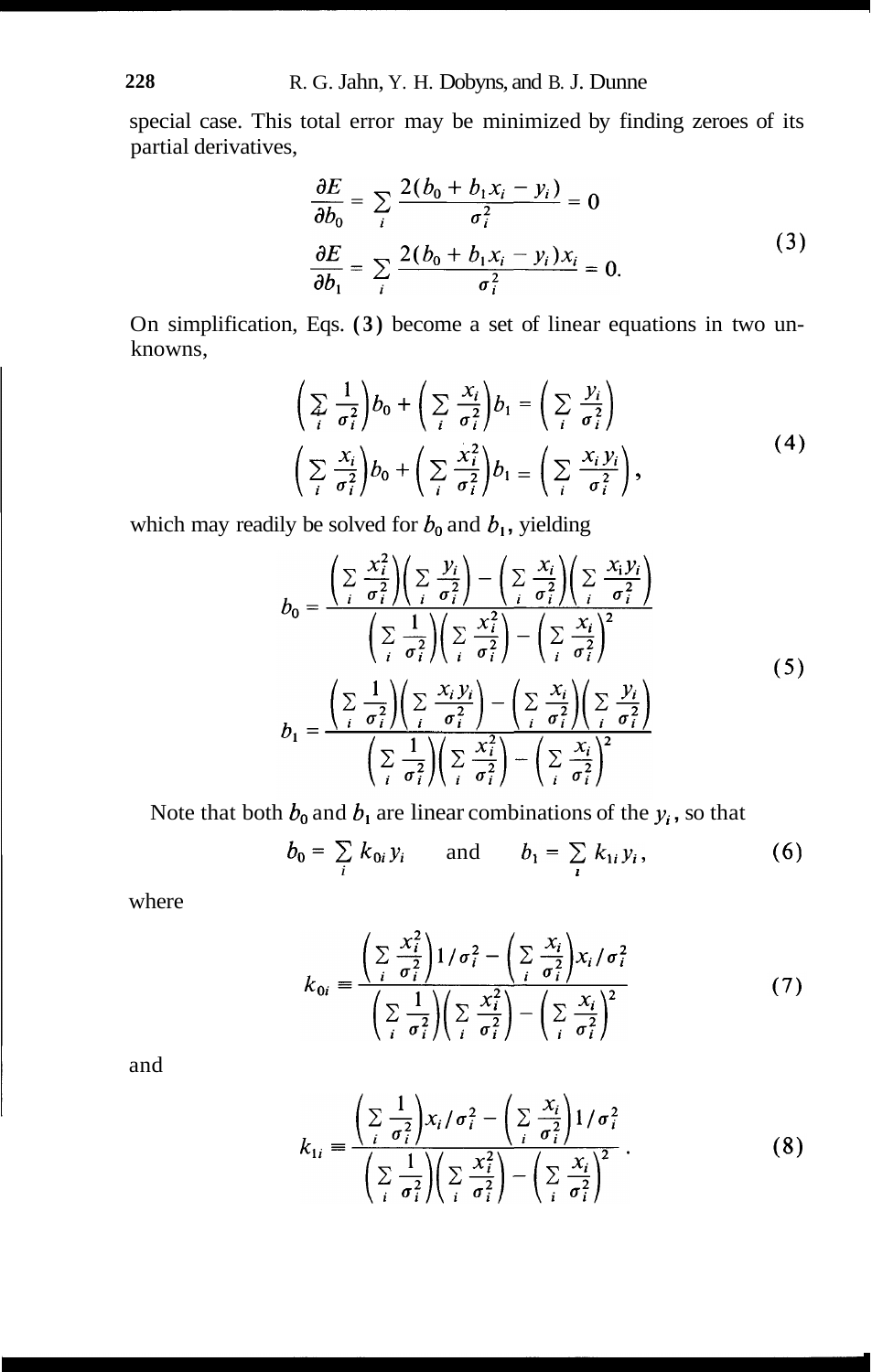These k coefficients have the addition properties:  $\sum k_{0i} = 1$ ,  $\sum k_{0i} x_i = 0$ ,  $\sum k_{1i} = 0$ , and  $\sum k_{1i} x_i = 1$ , from which it follows that the expectation values of  $b_0$ ,  $b_1$  are indeed the model parameters  $\beta_0$ ,  $\beta_1$ :

$$
E[b_0] = E[\sum k_{0i} y_i] = E[\sum k_{0i} (\beta_0 + \beta_1 x_i + \epsilon_i)]
$$
  
=  $\beta_0 \sum k_{0i} + \beta_1 \sum k_{0i} x_i + \sum k_{0i} E[\epsilon_i]$  (9)  
= Po,

where the last equality follows from the addition properties of  $k_{0i}$  and the fact that  $E[\epsilon_i] = 0$  for all **i**, by definition. A parallel derivation with the  $k_{1i}$ shows that  $E[b_1] = \beta_1$ .

In order to establish confidence intervals for the model parameters, it is also necessary to know their variances. Using  $a^2[x]$  to denote the variance of a formula x, we note from the rules for variances of linear combinations that

$$
\sigma^2[b_0] = \sigma^2[\sum k_{0i} y_i] = \sum k_{0i}^2 \sigma^2[y_i]. \qquad (10)
$$

But, by the assumptions of the model,  $a^2[y_i] = \sigma^2[\epsilon_i] = \sigma_i^2$ . Therefore  $a^2[b_0]$  $= \sum (k_{0i} \sigma_i)^2$  and, by a similar derivation,  $a^2[b_1] = \sum (k_{1i} \sigma_i)^2$ . This allows confidence intervals on  $b_0$  and  $b_1$  to be established.

In addition to inferences regarding the individual parameters, it is also often desirable to form joint inferences about the regression line that results from combining them. The hyperbolic confidence band that results from such calculations is an envelope about the regression line such that, with the stated likelihood, the actual model line  $Y = \beta_0 + \beta_1 x$  lies entirely within the envelope. Establishing the confidence band requires calculation of the model prediction variance  $\sigma^2[\hat{Y}]$  where  $\hat{Y} = b_0 + b_1 \bar{x}$  is the predicted value of the regression line at a given point x. The may be computed as

$$
\sigma^{2}[\hat{Y}] = \sigma^{2}[b_{0} + b_{1}x]
$$
  
\n
$$
= \sigma^{2}[\sum k_{0i}y_{i} + \sum k_{1i}y_{i}x]
$$
  
\n
$$
= \sigma^{2}[\sum (k_{0i} + k_{1i}x)y_{i}]
$$
  
\n
$$
= \sum (k_{0i} + k_{1i}x)^{2}\sigma^{2}[y_{i}]
$$
  
\n
$$
= \sum (k_{0i}^{2} + 2k_{0i}k_{1i}x + k_{1i}^{2}x^{2})\sigma^{2}_{i}
$$
  
\n(11)

where the intermediate expansion is needed because, while the variances of  $b_0$  and  $b_1$  are known, they are not independent. Given a formula for  $\sigma^2[\hat{Y}]$ , the locations of the confidence band limits are Y  $\pm \sqrt{2F[1 - \alpha; 2, n - 2]\sigma^2[\hat{Y}]}$  where n is the number of data points and  $F[1 - \alpha; 2, n - 2]$  is the 1 – a quantile of the F distribution for 2 and n – 2 degrees of freedom. In other words, it is the number such that an F distribution with 2 d.f. in the numerator and  $(n - 2)$  d.f. in the denominator has a probability  $\alpha$  of producing a larger value (Neter & Wassennan, 1974).

An important concern of any linear regression model is whether it leaves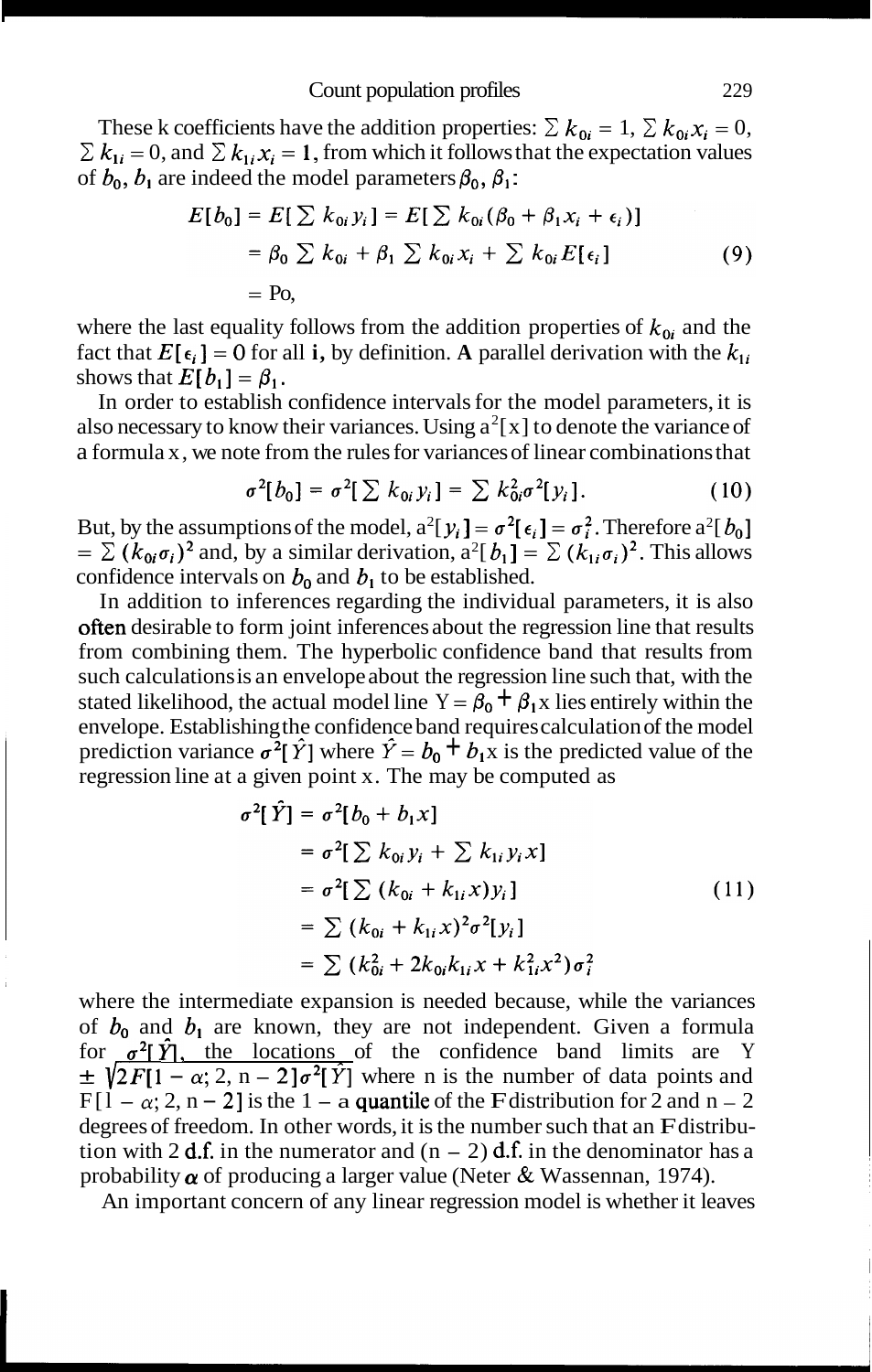some non-random component of the data unaccounted for. The simplest way to test this is by examination of the residuals after the regression line prediction is subtracted from the data. A rescaling of the *x* axis values to  $x^2$ ,  $x<sup>3</sup>$  or any other suspected contributing term can then be performed, and the resulting data fitted with a new regression line to be examined for significant slope. The absence of such a slope does not totally guarantee that the contributing term is not present, but only that the data are insufficient to resolve it if it is.

#### **Regression Line and Mean Shift**

As demonstrated in the body of the text, if the theoretical frequency for the ith count value is denoted by  $n_i$ ; the empirical frequency is  $n'_i$ ; the deviation of the ith count from the theoretical mean is  $x_i$ ; and the elementary success probability is  $0.5 \pm 6$ , then

$$
\frac{n'_i - n_i}{n_i} = \frac{\Delta n_i}{n_i} = 4\delta x_i \tag{12}
$$

is the expected proportional shift in the population of the ith count value. Two other quantities that are useful for this discussion are  $P_i$ , the actual population of the ith count in a given dataset, and  $t_i$ , the theoretical population expected in a **dataset** of *N* trials. Note that  $P_i = Nnf$ ,  $t_i = Nn_i$ , and  $\sum t_i$  $= \sum P_i = N$  all hold as identities from their respective definitions. Alternatively  $\sum P_i = N$  may be regarded as the definition of *N*.

To consider this in the context of the regression analysis above, we may identify  $y_i = (P_i - t_i)/t_i$  with the proportional shift in population for each count value. We then note that under the null hypothesis  $P_i$  is random with expectation  $t_i$  and standard deviation  $\hat{\ell}_i$ . Since  $\sigma_i$  are the standard deviations of  $y_i$  for the regression analysis,  $\sigma_i = 1/\sqrt{t_i}$  follows.

The mean shift is clearly coupled to the individual count totals. The mean shift  $m - \mu$  of a given population is the total deviation from the expected value, divided by the total population, that is,

$$
m - \mu = \frac{\sum P_i x_i}{\sum P_i} = \frac{\sum P_i x_i}{N} \,. \tag{13}
$$

From the definitions above, however,  $P_i = y_i t_i + t_i$ . Since the  $x_i$  are defined as deviations from the mean value, and the  $t_i$  are always symmetrically distributed about the mean value, the term  $\sum x_i t_i$  vanishes identically, so that

$$
m - \mu = \frac{\sum y_i t_i x_i}{N} = \sum n_i x_i y_i.
$$
 (14)

The **6** value that corresponds to this mean shift is calculated as follows: for p  $= 0.5$ ,  $\mu$  is the expected number of hits in however many binaries are gath-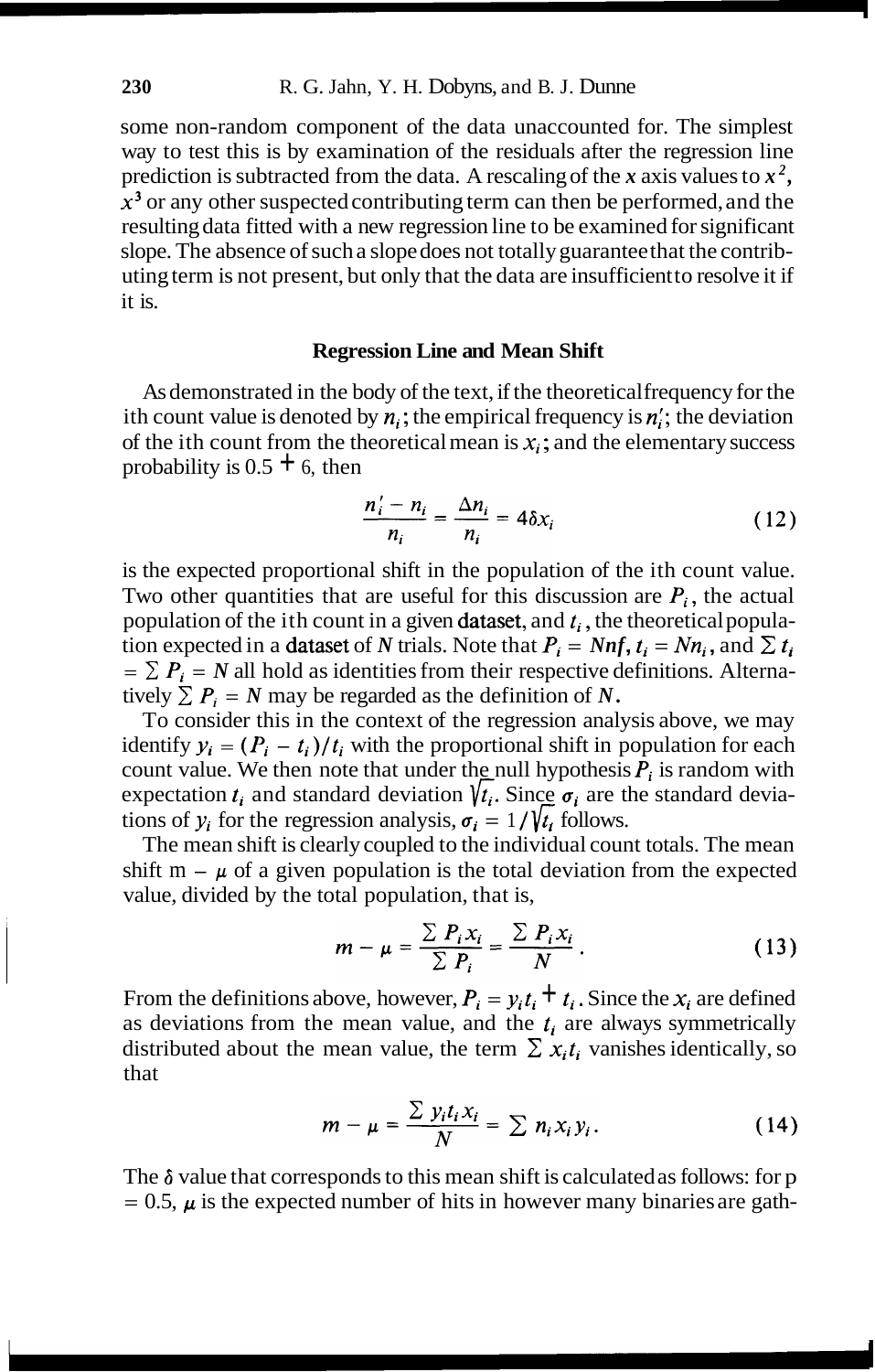## Count population profiles 231

ered to form one trial; therefore the number of binaries in question is **2p.** The probability of a hit in one binary is  $m/2\mu$ , where m is the empirical trial mean, so that

$$
\delta = p - 0.5 = (m/2\mu) - 0.5 = \frac{m - \mu}{2\mu} \,. \tag{15}
$$

Combining (14) and (15), we obtain  $6 = (1/2\mu) \sum n_i x_i y_i$ , which may be used in the right hand side of ( **12)** to compute the predicted proportional shift  $\hat{Y}$  for each count value:

$$
\hat{Y}_i = \frac{2}{\mu} \left( \sum_j n_j x_j y_j \right) x_i. \tag{16}
$$

Now let us consider the linear regression fit that is computed for  $x_i$ ,  $y_i$ , and  $\sigma_i$  as defined above. First, since the bin probabilities are symmetric about the theoretical mean, and  $x_i$  is by definition the deviation from that mean,  $\sum x_i/\sigma_i^2 = \sum x_i t_i = 0$ . This simplifies the formulas (5) for the regression coefficients to

$$
b_0 = \frac{\sum t_i x_i^2 \sum t_i y_i}{\sum t_i \sum t_i x_i^2}
$$
  
\n
$$
b_1 = \frac{\sum t_i \sum t_i x_i y_i}{\sum t_i \sum t_i x_i^2}.
$$
\n(17)

Noting that  $\sum P_i = \sum t_i = \text{Nand } P_i = y_i t_i + t_i$  are both required, we conclude that  $\sum t_i y_i = 0$ ; this is in essence a constraint equation on  $y_i$  that follows from the fact that the  $t_i$  are normalized to the actual population. Applying this relation in (17) we see that  $b_0$  now vanishes identically. The formula for  $b_1$ may be simplified by noting that  $\sum t_i x_i^2$  is N times the trial variance. Since may be simplified by noting that  $\sum t_i x_i^2$  is N times the trial variance. Since<br>the number of binaries **per trial is**  $2\mu$ , from the binomial formula the trial<br>standard deviation is  $\sqrt{2\mu pq} = \sqrt{\mu/2}$  for  $p = q = 0.5$ . Th variance is just  $\mu/2$  and  $b_1 = \sum t_i x_i y_i / N(\mu/2) = (2/\mu) \sum n_i x_i y_i$ . The regression line prediction for the ith bin is thus  $\hat{Y}_i = (2/\mu)(\sum n_i x_i y_i)x_i$  which is identical to Eq. **16.** In other words, the regression line and the mean-shift prediction line are identical, unless the set of counts is incomplete, so that count-conservation conditions such as  $\sum P_i = \sum t_i$  are not perfectly obeyed. This latter situation actually arises in many cases, including those covered by this paper, whenever extreme count values, i.e., those in the tails of the distributions, are insufficiently populated to allow stable estimates, and must be excluded.

One can also show that the regression line preserves the mean shift, or, to paraphrase, that a hypothetical data set, whose count population all fall exactly on the regression line obtained from an actual data set, has exactly the same mean shift as that data set. From ( **14)** the mean shift produced by the actual data is  $\Delta M = \sum n_i x_i y_i$ . The various symmetries and conservation